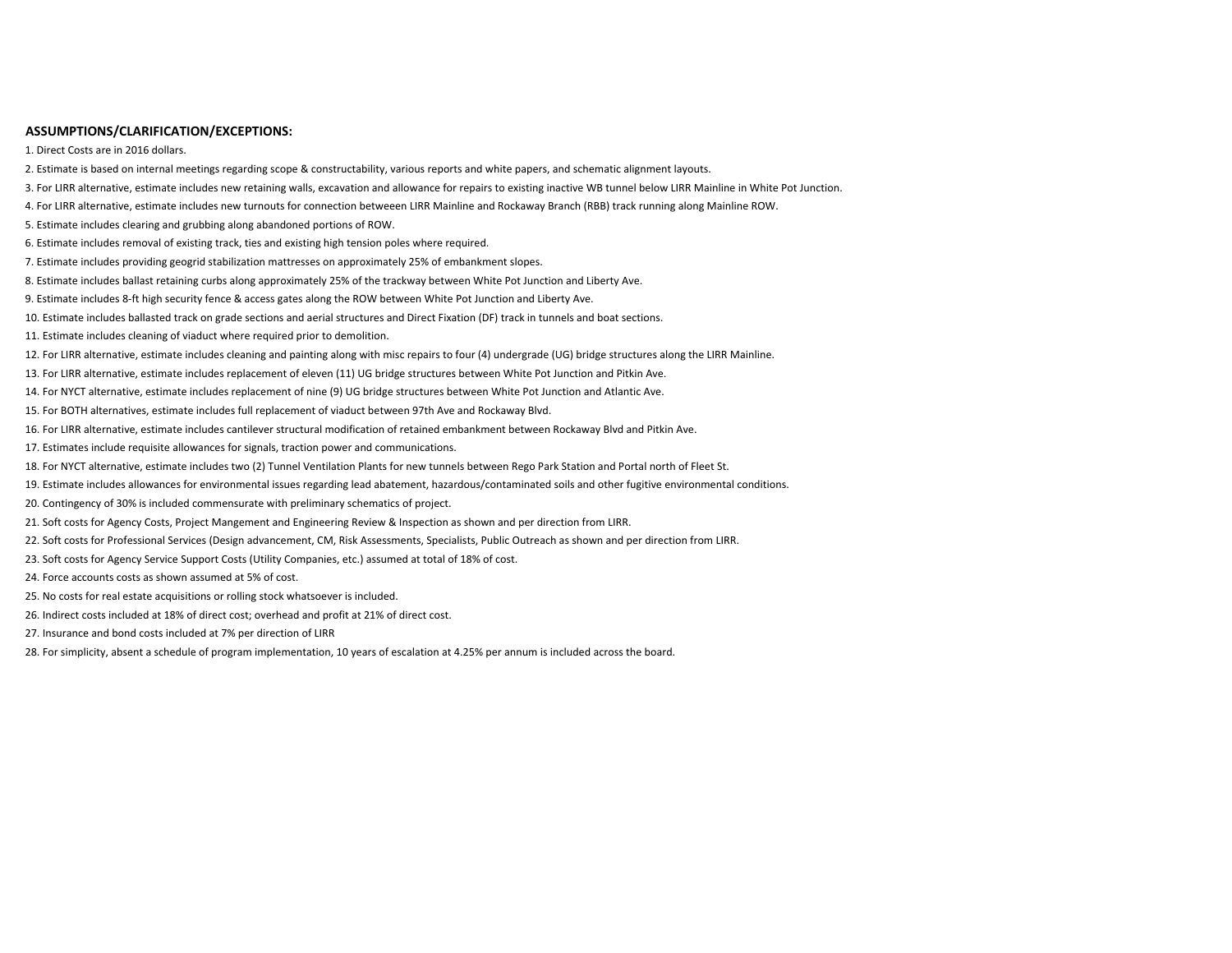| <b>CBS Code</b>      | <b>Description</b>                                                                         | <b>Qty</b>             | <b>UM</b>     | <b>Unit Cost</b>     | <b>Total Cost</b>        |
|----------------------|--------------------------------------------------------------------------------------------|------------------------|---------------|----------------------|--------------------------|
| <b>JOB</b>           | <b>JOB: LIRR ALTERNATIVE</b>                                                               |                        |               |                      | \$6,774,528,168          |
|                      | Force Account (FA)                                                                         |                        | 1.00 Lump Sum | \$236,319,410        | \$236,319,410            |
|                      | <b>Total Soft Costs</b>                                                                    |                        | 1.00 Lump Sum | \$676,488,582        | \$676,488,582            |
|                      | 3rd Party Direct Construction Costs (Raw Construction)                                     |                        | 1.00 Lump Sum | \$1,336,909,852      | \$1,336,909,852          |
|                      | 3rd Party Construction General Conditions Costs (Compounded)                               |                        | 1.00 Lump Sum | 18.00%               | \$404,949,212            |
|                      | 3rd Party Construction Overhead & Profit Costs (Compounded)                                |                        | 1.00 Lump Sum | 21.00%               | \$557,480,082            |
|                      | 3rd Party Construction Insurance & Bond Costs (Compounded)                                 |                        | 1.00 Lump Sum | 7.00%                | \$224,850,300            |
|                      | Project Level Contingency Costs (Compounded)                                               |                        | 1.00 Lump Sum | 30.00%               | \$1,031,099,231          |
|                      | Project Level Escalation Factor (Compounded) - ASSUMED 10 YRS TO MIDPOINT @4.25% PER ANNUM |                        | 1.00 Lump Sum | 51.62%               | \$2,306,431,500          |
|                      | Construction                                                                               | $1.00$ <sub>LS</sub>   |               | \$1,336,909,852      | \$1,336,909,852          |
| 1.1                  | Structures (ie. Bridges & Viaducts)                                                        | $1.00$ <sub>LS</sub>   |               | \$239,868,560        | \$239,868,560            |
| 1.1.1                | <b>Third Party</b>                                                                         | 1.00 LS                |               | \$239,868,560        | \$239,868,560            |
|                      | <b>Woodside to White Pot Junction</b>                                                      |                        |               |                      |                          |
| 1.1.1.1              | 57th Ave Bridge - Clean & Paint                                                            | 4,949 SF               |               | \$175.00             | \$866,075                |
| 1.1.1.2              | -495 Bridge - Clean & Paint + Pier & Wall Repairs                                          | 27,932 SF              |               | \$222.00             | \$6,200,904              |
| 1.1.1.3              | Woodhaven Blvd Bridge - Clean & Paint + Pier & Superstructure Repairs                      | 10,811 SF              |               | \$223.00             | \$2,410,853              |
| 1.1.1.4              | 63rd Drive Bridge - Clean & Paint + Underdeck Repairs                                      | $5,335$ SF             |               | \$249.00             | \$1,328,415              |
|                      | <b>White Pot Junction to Liberty Ave</b>                                                   |                        |               |                      |                          |
| 1.1.1.5              | Repair Tunnels @White Pot Jct                                                              | 1.00 LS                |               | \$500,000.00         | \$500,000                |
| 1.1.1.6              | Demo Fleet St RR Bridge (1-Span, 65-ft) UG                                                 | 1,672 SF               |               | \$240.00             | \$401,280                |
| 1.1.1.7              | <b>New Fleet St RR Bridge UG</b>                                                           | 2,030 SF               |               | \$900.00             | \$1,827,257              |
| 1.1.1.8              | Demo Yellowstone Ave RR Bridge (5-Span, 200-ft) UG                                         | $7,141$ SF             |               | \$240.00             | \$1,713,840              |
| 1.1.1.9              | New Yellowstone Ave RR Bridge UG                                                           | 6,744 SF               |               | \$900.00             | \$6,069,850              |
| 1.1.1.10             | Demo Metropolitan Ave RR Bridge (3-Span, 106-ft) UG                                        | 2,998 SF               |               | \$240.00<br>\$900.00 | \$719,520                |
| 1.1.1.11             | New Metropolitan Ave RR Bridge UG                                                          | 3,515 SF               |               |                      | \$3,163,407              |
| 1.1.1.12<br>1.1.1.13 | <b>New Lower Montauk RR Bridge UG</b>                                                      | $1,546$ SF<br>1,810 SF |               | \$870.00<br>\$240.00 | \$1,345,068<br>\$434,400 |
| 1.1.1.14             | Demo Union Tpk RR Bridge (1-Span, 75-ft) UG<br><b>New Union Tpk RR Bridge UG</b>           | 1,923 SF               |               | \$900.00             | \$1,730,813              |
| 1.1.1.15             | Demo Park Lane South RR Bridge (1-Span, 50-ft) UG                                          | $1,903$ SF             |               | \$240.00             | \$456,720                |
| 1.1.1.16             | New Park Lane South RR Bridge UG                                                           | $1,703$ SF             |               | \$900.00             | \$1,532,416              |
| 1.1.1.17             | Demo Jamaica Ave RR Bridge (1-Span, 70-ft) UG                                              | $2,367$ SF             |               | \$300.00             | \$710,100                |
| 1.1.1.18             | New Jamaica Ave RR Bridge UG                                                               | 2,299 SF               |               | \$1,200.00           | \$2,759,246              |
| 1.1.1.19             | Demo 91st Ave RR Bridge (1-Span, 45-ft) UG                                                 | 1,506 SF               |               | \$240.00             | \$361,440                |
| 1.1.1.20             | New 91st Ave RR Bridge UG                                                                  | 1,600 SF               |               | \$900.00             | \$1,440,113              |
| 1.1.1.21             | Demo Atlantic Ave RR Bridge (4-span, 180-ft) UG                                            | 9,986 SF               |               | \$240.00             | \$2,396,640              |
| 1.1.1.22             | New Atlantic Ave RR Bridge UG                                                              | $6,063$ SF             |               | \$900.00             | \$5,456,636              |
| 1.1.1.23             | <b>Demo Viaduct</b>                                                                        | 153,770 SF             |               | \$300.00             | \$46,131,000             |
| 1.1.1.24             | <b>New Viaduct</b>                                                                         | 95,058 SF              |               | \$1,200.00           | \$114,069,382            |
|                      | <b>Liberty Ave to Howard Beach</b>                                                         |                        |               |                      |                          |
| 1.1.1.25             | Demo Linden Blvd RR Bridge (1-span, 90-ft) UG                                              | 4,935 SF               |               | \$240.00             | 51,184,400               |
| 1.1.1.26             | New Linden Blvd RR Bridge UG                                                               | 4,935 SF               |               | \$1,000.00           | \$4,935,000              |
| 1.1.1.27             | Demo Pitkin Ave RR Bridge (1-span, 80-ft) UG                                               | $4,313$ SF             |               | \$240.00             | \$1,035,120              |
| 1.1.1.28             | New Pitkin Ave RR Bridge UG                                                                | 4,389 SF               |               | \$1,000.00           | \$4,388,667              |
| 1.1.1.29             | Structure Modification - Existing Retained Embankment WB (STA364 - STA390)                 | 2,430 LF               |               | \$10,000.00          | \$24,300,000             |
|                      |                                                                                            |                        |               |                      |                          |
| 1.1.2                | <b>Force Account</b>                                                                       | 1.00 LS                |               | \$35,980,284         | \$35,980,284             |
| 1.1.2.1              | <b>Structures Allocation (15%</b>                                                          | $1.00$ <sub>LS</sub>   |               | \$35,980,284         | \$35,980,284             |
| 1.1.2.2              |                                                                                            | $1.00$ <sub>LS</sub>   |               | \$0.00               | \$0.00                   |
| 1.1.2.3              |                                                                                            | $1.00$ <sub>LS</sub>   |               | \$0.00               | \$0.00                   |
| 1.1.2.4              |                                                                                            | $1.00$ <sub>LS</sub>   |               | \$0.00               | \$0.00                   |
| 1.1.2.5              |                                                                                            | $1.00$ LS              |               | \$0.00               | \$0.00                   |
|                      |                                                                                            |                        |               |                      |                          |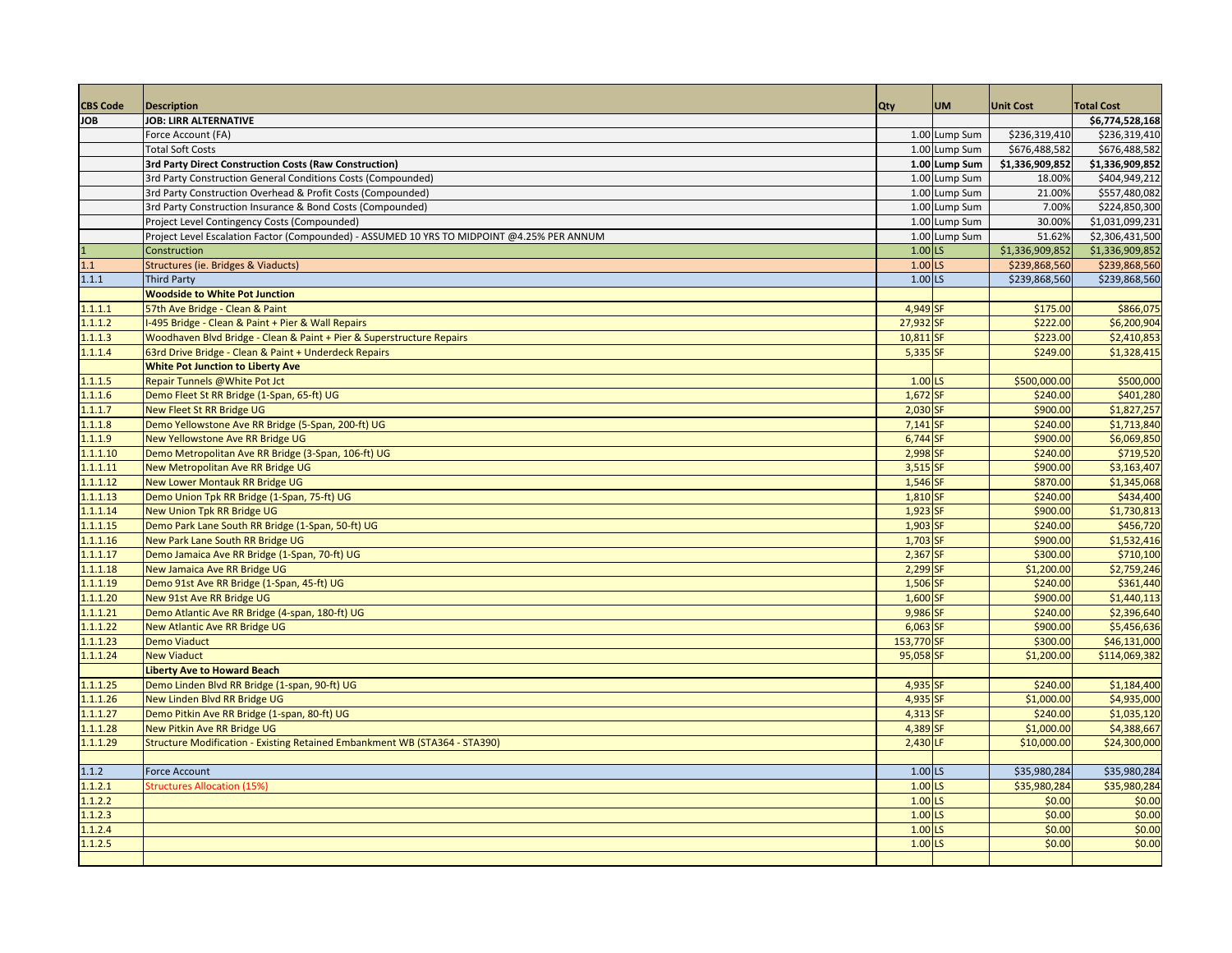| <b>CBS Code</b> | <b>Description</b>                                                                                                                              | Qty                  | <b>UM</b>       | <b>Unit Cost</b> | <b>Total Cost</b> |
|-----------------|-------------------------------------------------------------------------------------------------------------------------------------------------|----------------------|-----------------|------------------|-------------------|
| 1.2             | Site Work Requirements (ie. Retaining Walls, Sound Walls, Embankments & ROW Vegetation Removal)                                                 | $1.00$ LS            |                 | \$399,172,654    | \$399,172,654     |
| 1.2.1           | <b>Third Party</b>                                                                                                                              | $1.00$ <sub>LS</sub> |                 | \$399,172,654    | \$399,172,654     |
|                 | <b>Woodside to White Pot Junction</b>                                                                                                           |                      |                 |                  |                   |
| 1.2.1.1         | Remove Exist Rail, Ties & Ballast                                                                                                               | 15,981 TF            |                 | \$282.38         | \$4,512,715       |
| 1.2.1.2         | Excavation for Trackbed (Avg 2'Dx12'Wx15,981'L)                                                                                                 | 14,206 CY            |                 | \$54.44          | \$773,375         |
| 1.2.1.3         | Truck & Dispose Excavated Materials 100%                                                                                                        | 14,206 CY            |                 | \$56.44          | \$801,787         |
|                 | <b>White Pot Junction to Liberty Ave</b>                                                                                                        |                      |                 |                  |                   |
| 1.2.1.4         | Cut & Remove from White Pot Jct to Viaducts (18040 LF) including tree mitigation for Parks Dept                                                 | 100,000 EA           |                 | \$1,419.02       | \$141,902,000     |
| 1.2.1.5         | Excavation Before Tunnel - White Pot Junction Area (10'Dx1390'Lx25'W)                                                                           | 12,870 CY            |                 | \$30.69          | \$394,980         |
| 1.2.1.6         | Excavation Disposal - White Pot Junction Area (10'Dx1390'Lx25'W)                                                                                | 12,870 CY            |                 | \$56.44          | \$726,383         |
| 1.2.1.7         | Excavation for Trackbed (Avg 2'Dx30'Wx15,383'L)                                                                                                 | 34,185 CY            |                 | \$54.44          | \$1,861,031       |
| 1.2.1.8         | Truck & Dispose Excavated Materials 100%                                                                                                        | 34,185 CY            |                 | \$56.44          | \$1,929,401       |
| 1.2.1.9         | Retaining Wall @White Pot Jct, (3,047'Lx18'Hx2'T)                                                                                               | 54,846 SF            |                 | \$970.00         | \$53,200,620      |
| 1.2.1.10        | Retaining Wall @Ball Field N. of Fleet St, (630'Lx18'Hx2'T)                                                                                     | 11,340 SF            |                 | \$970.00         | \$10,999,800      |
| 1.2.1.11        | Retaining Wall Lower Montauk - Union Tpk, (2,114'Lx18'Hx2'T)                                                                                    | 38,052 SF            |                 | \$970.00         | \$36,910,440      |
| 1.2.1.12        | Clean Track Bed on Viaduct (5080 LF)                                                                                                            | 75,240 SF            |                 | \$236.50         | \$17,794,260      |
| 1.2.1.13        | Landscape Slopes (2-side x 33'W x 15,383'L)                                                                                                     | 1,015,278 SF         |                 | \$22.95          | \$23,300,630      |
| 1.2.1.14        | Furnish & Install Stone Stabiliz Mattress (2x33'Wx15,383'Lx1.5'T) w/Fabric 25%                                                                  | 253,820 SF           |                 | \$44.20          | \$11,218,844      |
| 1.2.1.15        | Security Fence (8'H) w/Gates Each Side ROW                                                                                                      | 36,080 LF            |                 | \$69.50          | \$2,507,560       |
|                 | <b>Liberty Ave to Howard Beach</b>                                                                                                              |                      |                 |                  |                   |
| 1.2.1.16        | Remove Exist Rail, Ties & Ballast                                                                                                               | 13,453 LF            |                 | \$282.38         | \$3,798,858       |
| 1.2.1.17        | Retaining Walls, Pitkin to N. Conduit (2,664'Lx18'Hx2'T)                                                                                        | 47,952 SF            |                 | \$970.00         | \$46,513,440      |
| 1.2.1.18        | Retaining Walls, Sidings S. of Nassau Expwy (743'Lx18'Hx2'T)                                                                                    | 13,374 SF            |                 | \$970.00         | \$12,972,780      |
| 1.2.1.19        | Retaining Walls for Yard areas (1,800'Lx10'Hx2'T)                                                                                               | 18,000 SF            |                 | \$1,115.00       | \$20,070,000      |
| 1.2.1.20        | Misc Site Paving at Yard areas                                                                                                                  | 7,000 SF             |                 | \$20.00          | \$140,000         |
|                 | <b>Other, Environmental Allowance</b>                                                                                                           |                      |                 |                  |                   |
| 1.2.1.21        | Allowance for Environmental Remed (Lead, ACM & Contam Soil)                                                                                     |                      | 1 <sub>LS</sub> | \$6,843,750      | \$6,843,750       |
|                 |                                                                                                                                                 |                      |                 |                  |                   |
| 1.2.2           | <b>Force Account</b>                                                                                                                            | $1.00$ LS            |                 | \$59,875,898     | \$59,875,898      |
| 1.2.2.1         | Site Work Allocation (15%)                                                                                                                      | 1.00 LS              |                 | \$59,875,898     | \$59,875,898      |
| 1.2.2.2         |                                                                                                                                                 | 1.00 LS              |                 | \$0.00           | \$0.00            |
| 1.2.2.3         |                                                                                                                                                 | $1.00$ <sub>LS</sub> |                 | \$0.00           | \$0.00            |
| 1.2.2.4         |                                                                                                                                                 | 1.00 LS              |                 | \$0.00           | \$0.00            |
| 1.2.2.5         |                                                                                                                                                 | 1.00 LS              |                 | \$0.00           | \$0.00            |
|                 |                                                                                                                                                 |                      |                 |                  |                   |
| 1.3             | Reopening of Stations (ie. Station Building (or Kiosks\Waiting Areas) including Platforms, Station Signage, TVM & Associated Station Standards) | 1.00 LS              |                 | \$298,062,325    | \$298,062,325     |
| 1.3.1           | <b>Third Party</b>                                                                                                                              | 1.00 LS              |                 | \$298,062,325    | \$298,062,325     |
| 1.3.1.1         | Remove Existing Station @Atlantic Ave                                                                                                           | 1.00 LS              |                 | \$1,000,000.00   | \$1,000,000       |
| 1.3.1.2         | Rego Park - Typical 2-Side Platform Station                                                                                                     | $1.00$ <sub>LS</sub> |                 | \$26,636,292.50  | \$26,636,293      |
| 1.3.1.3         | Parkside - Typical 2-Side Platform Station                                                                                                      | $1.00$ LS            |                 | \$26,636,292.50  | \$26,636,293      |
| 1.3.1.4         | Woodhaven - Typical 2-Side Platform Station (Aerial)                                                                                            | 1.00 LS              |                 | \$38,159,288.75  | \$38,159,289      |
| 1.3.1.5         | Ozone Park - Typical 2-Side Platform Station (Aerial)                                                                                           | 1.00 LS              |                 | \$38,159,288.75  | \$38,159,289      |
|                 | <b>LIRR Racetrack, N. Conduit &amp; Howard Beach Stations</b>                                                                                   |                      |                 |                  |                   |
| 1.3.1.6         | Remove existing NYCT Station & Rebuild new Island Station @Aqueduct STA                                                                         | $1.00$ LS            |                 | \$32,703,223.17  | \$32,703,223      |
| 1.3.1.7         | Remove existing NYCT Station & Rebuild new Island Station @North Conduit STA                                                                    | $1.00$ <sub>LS</sub> |                 | \$28,725,378.67  | \$28,725,379      |
| 1.3.1.8         | Shift Tracks & Rebuild new Tracks including Signal Work                                                                                         | 1.00 LS              |                 | \$46,314,000.00  | \$46,314,000      |
| 1.3.1.9         | Overpass Bridge 12'Wx60'L @North Conduit STA                                                                                                    | $1.00$ <sub>LS</sub> |                 | \$1,305,072.00   | \$1,305,072       |
| 1.3.1.10        | Overpass Bridge 12'Wx60'L @Aqueduct Racetrack STA                                                                                               | $1.00$ LS            |                 | \$3,987,720.00   | \$3,987,720       |
| 1.3.1.11        | Transfer Station for LIRR @North Conduit STA                                                                                                    | 1.00 LS              |                 | \$18,857,888.33  | \$18,857,888      |
| 1.3.1.12        | Demolish NB Platform @Howard Beach                                                                                                              | 9,000 SF             |                 | \$47.50          | \$427,500         |
| 1.3.1.13        | <b>Truck &amp; Dispose</b>                                                                                                                      | 283 CY               |                 | \$51.00          | \$14,433          |
| 1.3.1.14        | <b>Howard Beach STA NB Platform Construction</b>                                                                                                |                      | 1 <sub>LS</sub> | \$15,847,298.00  | \$15,847,298      |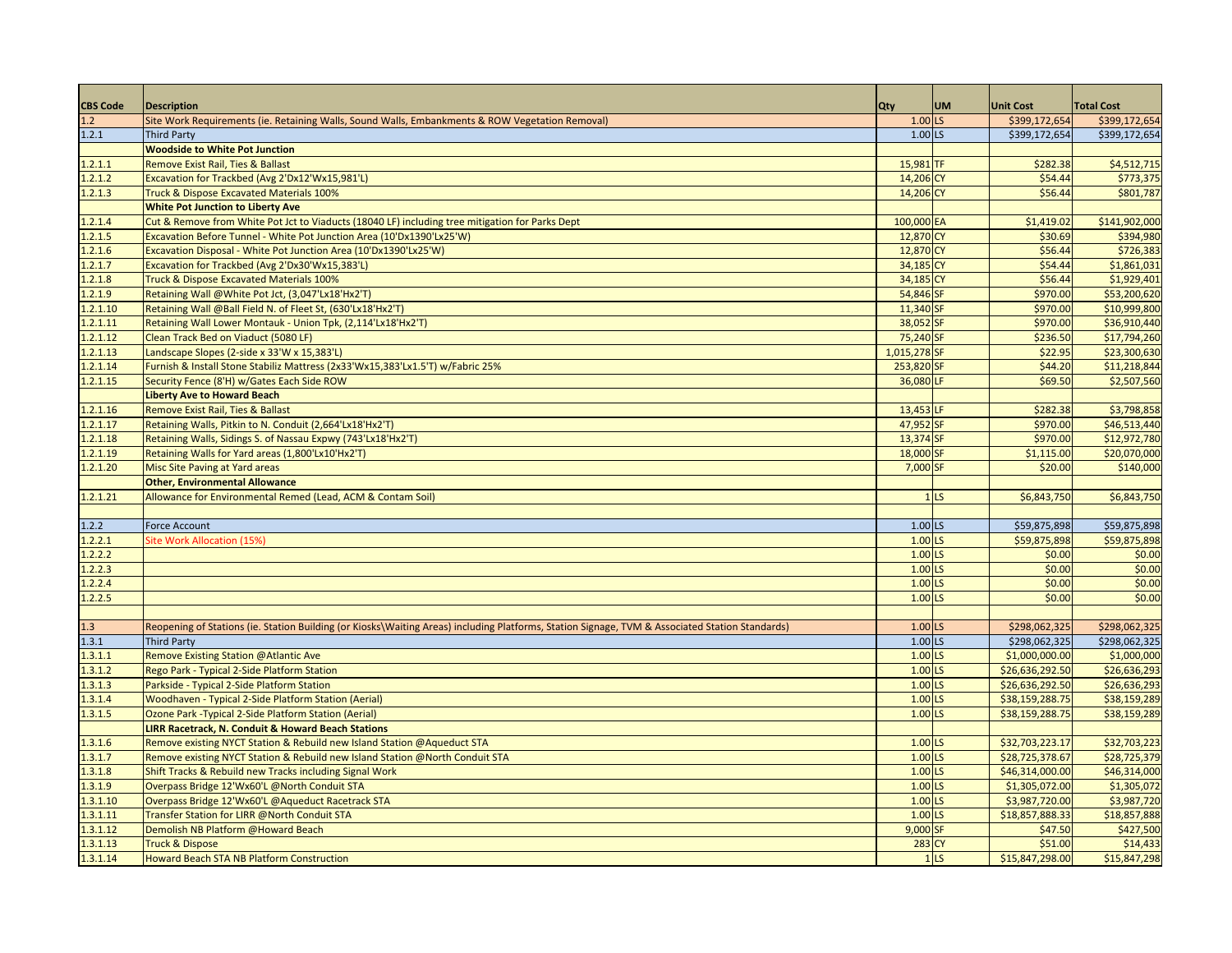| <b>CBS Code</b> | <b>Description</b>                                               | <b>Qty</b>           | <b>UM</b>       | <b>Unit Cost</b> | <b>Total Cost</b> |
|-----------------|------------------------------------------------------------------|----------------------|-----------------|------------------|-------------------|
| 1.3.1.15        | <b>Howard Beach STA Island Platform Construction</b>             |                      | 1 <sub>LS</sub> | \$19,288,649.00  | \$19,288,649      |
|                 |                                                                  |                      |                 |                  |                   |
| 1.3.2           | <b>Force Account</b>                                             | $1.00$ LS            |                 | \$59,612,464.93  | \$59,612,465      |
| 1.3.2.1         | Stations Allocation (20%)                                        | $1.00$ LS            |                 | \$59,612,465     | \$59,612,465      |
| 1.3.2.2         |                                                                  | $1.00$ LS            |                 | \$0.00           | \$0.00            |
| 1.3.2.3         |                                                                  | $1.00$ <sub>LS</sub> |                 | \$0.00           | \$0.00            |
| 1.3.2.4         |                                                                  | $1.00$ LS            |                 | \$0.00           | \$0.00            |
| 1.3.2.5         |                                                                  | $1.00$ LS            |                 | \$0.00           | \$0.00            |
|                 |                                                                  |                      |                 |                  |                   |
| 1.4             | <b>Switch &amp; Signal Requirements</b>                          | $1.00$ LS            |                 | \$38,816,682     | \$38,816,682      |
| 1.4.1           | <b>Third Party</b>                                               | $1.00$ LS            |                 | \$38,816,682     | \$38,816,682      |
| 1.4.1.1         | <b>Signal Work</b>                                               | 1.00 LS              |                 | \$31,820,630     | \$31,820,630      |
| 1.4.1.2         | Networking/ATM/FO Work                                           | $1.00$ LS            |                 | \$6,996,052      | \$6,996,052       |
| 1.4.1.3         |                                                                  | $1.00$ LS            |                 | \$0.00           | \$0.00            |
| 1.4.1.4         |                                                                  | $1.00$ LS            |                 | \$0.00           | \$0.00            |
| 1.4.1.5         |                                                                  | $1.00$ LS            |                 | \$0.00           | \$0.00            |
|                 |                                                                  |                      |                 |                  |                   |
| 1.4.2           | <b>Force Account</b>                                             | 1.00 LS              |                 | \$7,763,336      | \$7,763,336       |
| 1.4.2.1         | <b>Signals Allocation (20%</b>                                   | $1.00$ LS            |                 | \$7,763,336      | \$7,763,336       |
| 1.4.2.2         |                                                                  | $1.00$ <sub>LS</sub> |                 | \$0.00           | \$0.00            |
| 1.4.2.3         |                                                                  | $1.00$ LS            |                 | \$0.00           | \$0.00            |
| 1.4.2.4         |                                                                  | $1.00$ LS            |                 | \$0.00           | \$0.00            |
| 1.4.2.5         |                                                                  | $1.00$ LS            |                 | \$0.00           | \$0.00            |
|                 |                                                                  |                      |                 |                  |                   |
| 1.5             | <b>Track Requirements</b>                                        | $1.00$ LS            |                 | \$159,298,855    | \$159,298,855     |
| 1.5.1           | <b>Third Party</b>                                               | $1.00$ LS            |                 | \$159,298,855    | \$159,298,855     |
|                 | <b>Woodside to White Pot Junction</b>                            |                      |                 |                  |                   |
| 1.5.1.1         | Furnish & Install Subballast (Avg 2'Dx12'Wx15,981'L)             | 14,206 LF            |                 | \$85.88          | \$1,220,011       |
| 1.5.1.2         | <b>Furnish &amp; Install Concrete Ties</b>                       | 8,000 EA             |                 | \$281.50         | \$2,252,000       |
| 1.5.1.3         | Furnish & Install Rail                                           | 15,981 TF            |                 | \$243.63         | \$3,893,451       |
| 1.5.1.4         | <b>Turnouts</b>                                                  |                      | 2EA             | \$325,000.00     | \$650,000         |
|                 | <b>White Pot Junction to Liberty Ave</b>                         |                      |                 |                  |                   |
| 1.5.1.5         | Furnish & Install Subballast (2'Dx30'Wx18,199'L)                 | 40,443 CY            |                 | \$85.88          | \$3,473,245       |
| 1.5.1.6         | Furnish & Install Ballast Retaining Wall                         | 9,100 LF             |                 | \$555.00         | \$5,050,500       |
| 1.5.1.7         | Prepare Guideway Surface (34'WX18,199'L)                         | 618,766 SF           |                 | \$73.00          | \$45,169,918      |
| 1.5.1.8         | Drainage Ditch or 12" CIP Pipe for Track Drainage                | 36,400 TF            |                 | \$175.00         | \$6,370,000       |
| 1.5.1.9         | Furnish & Install Concrete Ties                                  | 18,100 EA            |                 | \$260.00         | \$4,706,000       |
| 1.5.1.10        | <b>Furnish &amp; Install Rail</b>                                | 36,400 TF            |                 | \$227.50         | \$8,281,000       |
| 1.5.1.11        | Furnish & Install DFF Ties (215 TF)                              | 108 EA               |                 | \$370.00         | \$39,960          |
| 1.5.1.12        | Furnish & Install DF Rail                                        | $215$ TF             |                 | \$256.25         | \$55,094          |
| 1.5.1.13        | <b>Turnouts</b>                                                  |                      | 1EA             | \$325,000.00     | \$325,000         |
|                 | <b>Liberty Ave to Howard Beach</b>                               |                      |                 |                  |                   |
| 1.5.1.14        | Separation Wall between NYCT Tracks & LIRR Tracks                | $6,727$ LF           |                 | \$2,030.42       | \$13,658,635      |
| 1.5.1.15        | Furnish & Install Subballast (2'Dx30'Wx6,727'L)                  | 14,950 CY            |                 | \$85.88          | \$1,283,906       |
| 1.5.1.16        | Furnish & Install Concrete Ties (TF)                             | 6,727 EA             |                 | \$260.00         | \$1,749,020       |
| 1.5.1.17        | Furnish & Install Rail                                           | 13,453 TF            |                 | \$227.50         | \$3,060,558       |
| 1.5.1.18        | Furnish & Install 10" dia pipe for Track Drainage                | 13,453 LF            |                 | \$135.00         | \$1,816,155       |
| 1.5.1.19        | <b>Conn to Sewer System</b>                                      | $26$ EA              |                 | \$58,600.00      | \$1,523,600       |
|                 | Shift Tracks to West Side from Rockaway Blvd to Howard Beach STA |                      |                 |                  |                   |
| 1.5.1.20        | <b>Remove Exist Rail, Ties &amp; Ballast</b>                     | 18,266 LF            |                 | \$282.38         | \$5,157,953       |
| 1.5.1.21        | Furnish & Install Subballast & Ballast                           | 16,236 CY            |                 | \$85.88          | \$1,394,348       |
| 1.5.1.22        | Furnish & Install Concrete Ties (TF)                             | 9,133 EA             |                 | \$281.50         | \$2,570,940       |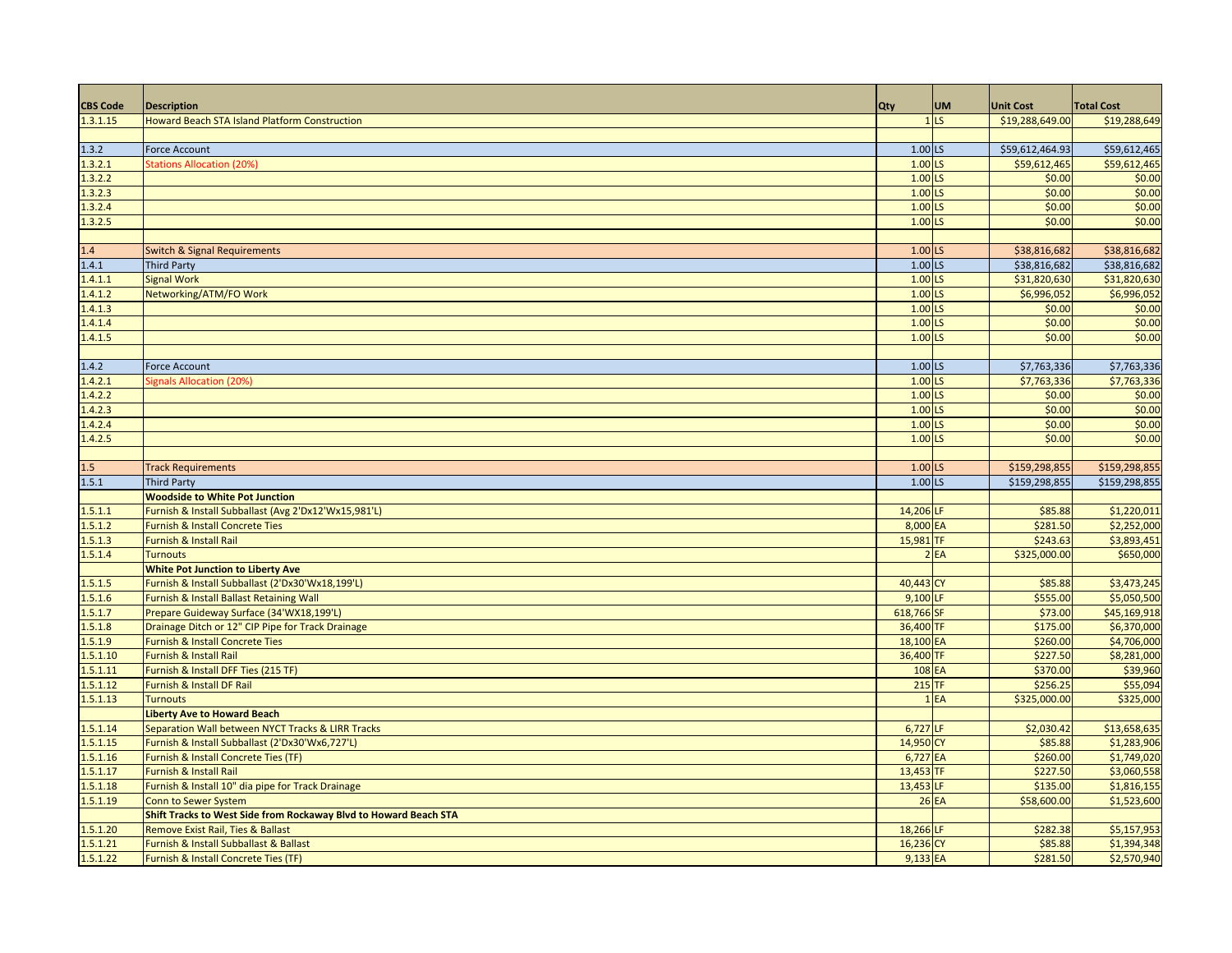| <b>CBS Code</b> | <b>Description</b>                                                     | <b>Qty</b>           | <b>UM</b>         | <b>Unit Cost</b> | <b>Total Cost</b> |
|-----------------|------------------------------------------------------------------------|----------------------|-------------------|------------------|-------------------|
| 1.5.1.23        | Furnish & Install Rail                                                 | 18,266 TF            |                   | \$243.63         | \$4,450,146       |
| 1.5.1.24        | <b>Turnouts</b>                                                        |                      | 1EA               | \$325,000.00     | \$325,000         |
| 1.5.1.25        | Crossover                                                              |                      | $1$ $EA$          | \$650,000.00     | \$650,000         |
| 1.5.1.26        | <b>Double Crossover</b>                                                |                      | 1EA               | \$1,200,000.00   | \$1,200,000       |
| 1.5.1.27        | Furnish & Install 10" dia pipe for Track Drainage                      | 18,266 LF            |                   | \$135.00         | \$2,465,910       |
| 1.5.1.28        | <b>Fiberglass Catwalk</b>                                              | 9,133 LF             |                   | \$1,860.00       | \$16,987,380      |
| 1.5.1.29        | Conn to Sewer System                                                   |                      | <b>24 EA</b>      | \$58,600.00      | \$1,406,400       |
|                 | <b>Yard Track &amp; Appurts</b>                                        |                      |                   |                  |                   |
| 1.5.1.30        | Furnish & Install Subballast (Avg 2'Dx12'Wx8,051'L)                    | 7,157 CY             |                   | \$85.88          | \$614,643         |
| 1.5.1.31        | Furnish & Install Concrete Ties (8051 TF)                              | 4,026 EA             |                   | \$281.50         | \$1,133,319       |
| 1.5.1.32        | Furnish & Install Rail                                                 | 8,051 TF             |                   | \$243.63         | \$1,961,465       |
| 1.5.1.33        | <b>Bump Posts</b>                                                      |                      | 4 EA              | \$12,000.00      | \$48,000          |
| 1.5.1.34        | <b>Water Line</b>                                                      | 8,051 LF             |                   | \$789.00         | \$6,352,239       |
| 1.5.1.35        | <b>Pump Station</b>                                                    |                      | 6EA               | \$35,510.00      | \$213,060         |
| 1.5.1.36        | <b>Employee Facility</b>                                               | 1,600 SF             |                   | \$4,400.00       | \$7,040,000       |
| 1.5.1.37        | EIC Platform (10' x 30', 3 EA)                                         | 900 SF               |                   | \$553.75         | \$498,375         |
| 1.5.1.38        | Refuse Disposal Station including Power, etc                           |                      | 1 <sub>LS</sub>   | \$251,625.00     | \$251,625         |
|                 |                                                                        |                      |                   |                  |                   |
| 1.5.2           | <b>Force Account</b>                                                   | 1.00 LS              |                   | \$31,859,771     | \$31,859,771      |
| 1.5.2.1         | <b>Track Work Allocation (20%)</b>                                     | $1.00$ <sub>LS</sub> |                   | \$31,859,771     | \$31,859,771      |
| 1.5.2.2         |                                                                        | $1.00$ <sub>LS</sub> |                   | \$0.00           | \$0.00            |
| 1.5.2.3         |                                                                        | $1.00$ <sub>LS</sub> |                   | \$0.00           | \$0.00            |
| 1.5.2.4         |                                                                        | 1.00 LS              |                   | \$0.00           | \$0.00            |
| 1.5.2.5         |                                                                        | 1.00 LS              |                   | \$0.00           | \$0.00            |
|                 |                                                                        |                      |                   |                  |                   |
| 1.6             | 3rd Rail (including all Electrification Requirements, ie. Substations) | $1.00$ LS            |                   | \$197,243,276    | \$197,243,276     |
| 1.6.1           | <b>Third Party</b>                                                     | $1.00$ LS            |                   | \$197,243,276    | \$197,243,276     |
|                 | <b>Woodside to White Pot Junction</b>                                  |                      |                   |                  |                   |
| 1.6.1.1         | Furnish & Install 3rd Rail w/Insulators & FG Cover                     | 15,981 TF            |                   | \$150.45         | \$2,404,341       |
|                 | <b>White Pot Junction to Liberty Ave</b>                               |                      |                   |                  |                   |
| 1.6.1.2         | Furnish & Install 3rd Rail w/Insulators & FG Cover                     | 36,243 TF            |                   | \$150.45         | \$5,452,759       |
|                 | <b>Liberty Ave to Howard Beach</b>                                     |                      |                   |                  |                   |
| 1.6.1.3         | Furnish & Install 3rd Rail w/Insulators & FG Cover                     | 13,453 TF            |                   | \$144.00         | \$1,937,232       |
|                 | Shift Tracks to West Side from Rockaway Blvd to Howard Beach STA       |                      |                   |                  |                   |
| 1.6.1.4         | Furnish & Install 3rd Rail w/Insulators & FG Cover                     | 18,266 TF            |                   | \$150.45         | \$2,748,120       |
|                 | Yards                                                                  |                      |                   |                  |                   |
| 1.6.1.5         | Furnish & Install 3rd Rail w/Insulators & FG Cover                     | 8,051 TF             |                   | \$144.00         | \$1,159,344       |
|                 | <b>Power Distribution &amp; Equipment</b>                              |                      |                   |                  |                   |
| 1.6.1.6         | <b>Substations (DC)</b>                                                |                      | 4 EA              | \$25,767,473     | \$103,069,890     |
| 1.6.1.7         | <b>Circuit Breaker Houses (CBH)</b>                                    |                      | 1EA               | \$16,876,098     | \$16,876,098      |
| 1.6.1.8         | Signal Power & HT Lines                                                |                      | $1$ <sub>LS</sub> | \$46,399,400     | \$46,399,400      |
| 1.6.1.9         | <b>Electric Power</b>                                                  |                      | 1 <sub>LS</sub>   | \$8,338,375      | \$8,338,375       |
| 1.6.1.10        | <b>Emergency Generator Set</b>                                         |                      | $1$ $EA$          | \$2,450,003      | \$2,450,003       |
| 1.6.1.11        | <b>Snow Melter Heaters</b>                                             | 6,600 LF             |                   | \$213            | \$1,407,714       |
| 1.6.1.12        | <b>Misc Work</b>                                                       |                      | 1 <sub>LS</sub>   | \$5,000,000      | \$5,000,000       |
|                 |                                                                        |                      |                   |                  |                   |
| 1.6.2           | <b>Force Account</b>                                                   | $1.00$ LS            |                   | \$39,448,655     | \$39,448,655      |
| 1.6.2.1         | 3rd Rail & Power Allocation (20%)                                      | 1.00 LS              |                   | \$39,448,655     | \$39,448,655      |
| 1.6.2.2         |                                                                        | $1.00$ <sub>LS</sub> |                   | \$0.00           | \$0.00            |
| 1.6.2.3         |                                                                        | 1.00 LS              |                   | \$0.00           | \$0.00            |
| 1.6.2.4         |                                                                        | 1.00 LS              |                   | \$0.00           | \$0.00            |
| 1.6.2.5         |                                                                        | $1.00$ <sub>LS</sub> |                   | \$0.00           | \$0.00            |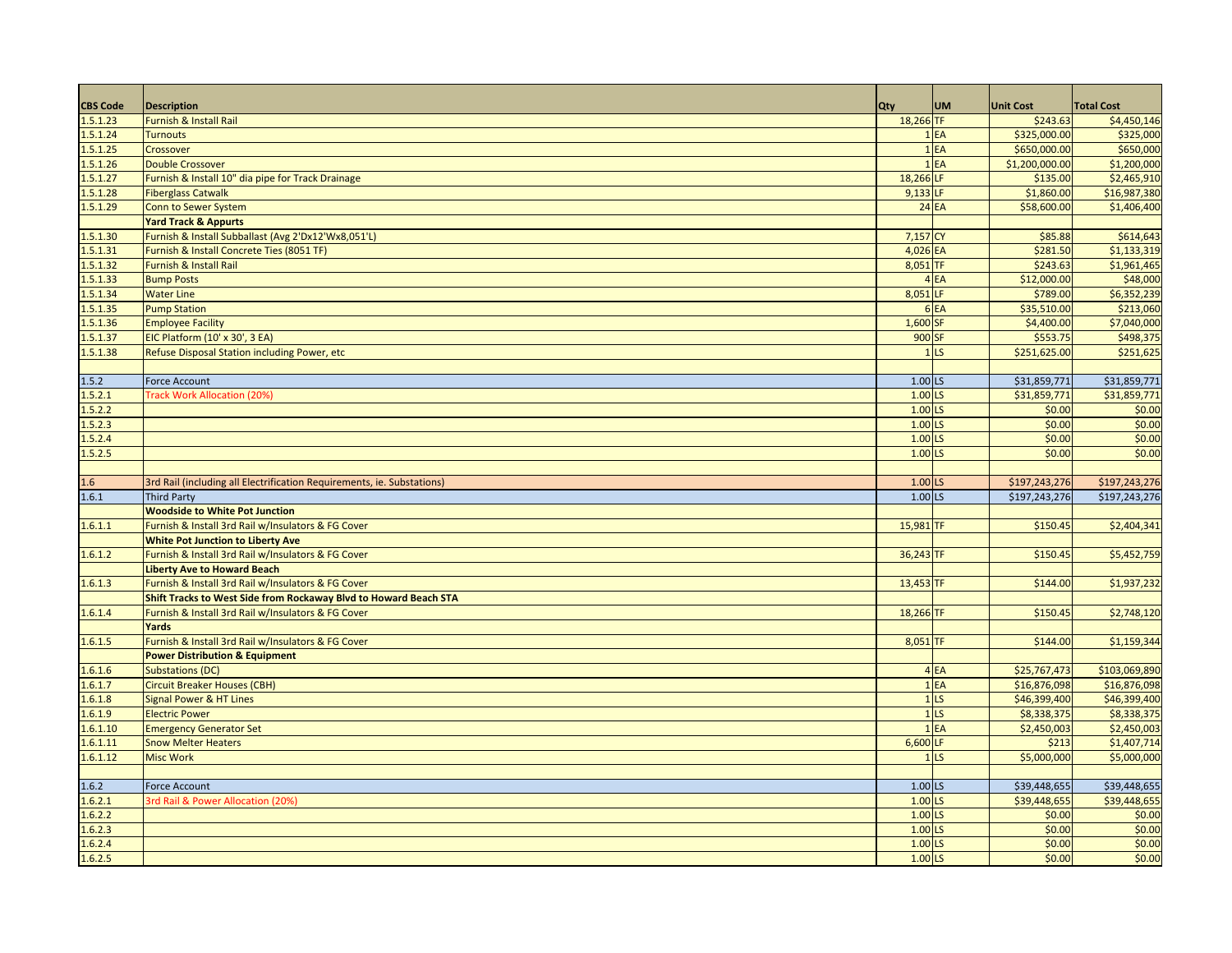| <b>CBS Code</b>                                                                                                                                                                                                                                                                                                                                                                                                | <b>Description</b>                                                                                                                               | Qty                  | <b>UM</b> | <b>Unit Cost</b> | <b>Total Cost</b> |
|----------------------------------------------------------------------------------------------------------------------------------------------------------------------------------------------------------------------------------------------------------------------------------------------------------------------------------------------------------------------------------------------------------------|--------------------------------------------------------------------------------------------------------------------------------------------------|----------------------|-----------|------------------|-------------------|
|                                                                                                                                                                                                                                                                                                                                                                                                                |                                                                                                                                                  |                      |           |                  |                   |
| 1.7                                                                                                                                                                                                                                                                                                                                                                                                            | Communication Requirements (ie. PA System, CCTV & AVIS)                                                                                          | $1.00$ LS            |           | \$4,447,500      | \$4,447,500       |
| 1.7.1                                                                                                                                                                                                                                                                                                                                                                                                          | <b>Third Party</b>                                                                                                                               | 1.00 LS              |           | \$4,447,500      | \$4,447,500       |
| 1.7.1.1                                                                                                                                                                                                                                                                                                                                                                                                        | PA & CIS Systems                                                                                                                                 | 6.00 STA             |           | \$213,750.00     | \$1,282,500       |
| 1.7.1.2                                                                                                                                                                                                                                                                                                                                                                                                        | Comms/Telephone Systems w/Cables & Conduits                                                                                                      | 6.00 STA             |           | \$192,500.00     | \$1,155,000       |
| 1.7.1.3                                                                                                                                                                                                                                                                                                                                                                                                        | <b>CCTV / PID Systems</b>                                                                                                                        | 6.00 STA             |           | \$335,000.00     | \$2,010,000       |
|                                                                                                                                                                                                                                                                                                                                                                                                                |                                                                                                                                                  |                      |           |                  |                   |
| 1.7.2                                                                                                                                                                                                                                                                                                                                                                                                          | <b>Force Account</b>                                                                                                                             | 1.00 LS              |           | \$1,779,000      | \$1,779,000       |
| 1.7.2.1                                                                                                                                                                                                                                                                                                                                                                                                        | <b>Comms Allocation (40%</b>                                                                                                                     | 1.00 LS              |           | \$1,779,000      | \$1,779,000       |
| 1.7.2.2                                                                                                                                                                                                                                                                                                                                                                                                        |                                                                                                                                                  | 1.00 LS              |           | \$0.00           | \$0.00            |
| 1.7.2.3                                                                                                                                                                                                                                                                                                                                                                                                        |                                                                                                                                                  | $1.00$ LS            |           | \$0.00           | \$0.00            |
| 1.7.2.4                                                                                                                                                                                                                                                                                                                                                                                                        |                                                                                                                                                  | $1.00$ LS            |           | \$0.00           | \$0.00            |
| 1.7.2.5                                                                                                                                                                                                                                                                                                                                                                                                        |                                                                                                                                                  | $1.00$ <sub>LS</sub> |           | \$0.00           | \$0.00            |
| 1.8                                                                                                                                                                                                                                                                                                                                                                                                            | <b>Portal Costs If Required</b>                                                                                                                  | $1.00$ LS            |           | \$0.00           | \$0.00            |
| 1.8.1                                                                                                                                                                                                                                                                                                                                                                                                          | <b>Third Party</b>                                                                                                                               | $1.00$ LS            |           | \$0.00           | \$0.00            |
| 1.8.1.1                                                                                                                                                                                                                                                                                                                                                                                                        |                                                                                                                                                  | $1.00$ LS            |           | \$0.00           | \$0.00            |
| 1.8.1.2                                                                                                                                                                                                                                                                                                                                                                                                        |                                                                                                                                                  | 1.00 LS              |           | \$0.00           | \$0.00            |
| 1.8.1.3                                                                                                                                                                                                                                                                                                                                                                                                        |                                                                                                                                                  | 1.00 LS              |           | \$0.00           | \$0.00            |
| 1.8.1.4                                                                                                                                                                                                                                                                                                                                                                                                        |                                                                                                                                                  | $1.00$ LS            |           | \$0.00           | \$0.00            |
| 1.8.1.5                                                                                                                                                                                                                                                                                                                                                                                                        |                                                                                                                                                  | $1.00$ <sub>LS</sub> |           | \$0.00           | \$0.00            |
| 1.8.2                                                                                                                                                                                                                                                                                                                                                                                                          | <b>Force Account</b>                                                                                                                             | 1.00 LS              |           | \$0.00           | \$0.00            |
| 1.8.2.1                                                                                                                                                                                                                                                                                                                                                                                                        |                                                                                                                                                  | 1.00 LS              |           | \$0.00           | \$0.00            |
| 1.8.2.2                                                                                                                                                                                                                                                                                                                                                                                                        |                                                                                                                                                  | $1.00$ LS            |           | \$0.00           | \$0.00            |
| 1.8.2.3                                                                                                                                                                                                                                                                                                                                                                                                        |                                                                                                                                                  | 1.00 LS              |           | \$0.00           | \$0.00            |
| 1.8.2.4                                                                                                                                                                                                                                                                                                                                                                                                        |                                                                                                                                                  | $1.00$ LS            |           | \$0.00           | \$0.00            |
| 1.8.2.5                                                                                                                                                                                                                                                                                                                                                                                                        |                                                                                                                                                  | 1.00 LS              |           | \$0.00           | \$0.00            |
|                                                                                                                                                                                                                                                                                                                                                                                                                | LIRR Agency Costs (ie. Project Management, Transportation, F\A Support (Mark-out \Tag-out) Engineering Inspection and Design Review)             | $1.00$ LS            |           | \$314,645,852    | \$314,645,852     |
|                                                                                                                                                                                                                                                                                                                                                                                                                | <b>ASSUMED 20% OF CONSTRUCTION COSTS</b>                                                                                                         | 1.00 LS              |           | \$314,645,852    | \$314,645,852     |
|                                                                                                                                                                                                                                                                                                                                                                                                                |                                                                                                                                                  | 1.00 LS              |           | \$0.00           | $\frac{1}{2}$     |
|                                                                                                                                                                                                                                                                                                                                                                                                                |                                                                                                                                                  | 1.00 LS              |           | \$0.00           | $\frac{1}{2}$     |
|                                                                                                                                                                                                                                                                                                                                                                                                                |                                                                                                                                                  | 1.00 LS              |           | \$0.00           | \$0.00            |
|                                                                                                                                                                                                                                                                                                                                                                                                                |                                                                                                                                                  | 1.00 LS              |           | \$0.00           | \$0.00            |
| $\begin{array}{@{}c@{\hspace{1em}}c@{\hspace{1em}}c@{\hspace{1em}}c@{\hspace{1em}}c@{\hspace{1em}}c@{\hspace{1em}}c@{\hspace{1em}}c@{\hspace{1em}}c@{\hspace{1em}}c@{\hspace{1em}}c@{\hspace{1em}}c@{\hspace{1em}}c@{\hspace{1em}}c@{\hspace{1em}}c@{\hspace{1em}}c@{\hspace{1em}}c@{\hspace{1em}}c@{\hspace{1em}}c@{\hspace{1em}}c@{\hspace{1em}}c@{\hspace{1em}}c@{\hspace{1em}}c@{\hspace{1em}}c@{\hspace{$ | Professional Services (ie. Consultant Services - Design, CPS, CM, Risk Assessment Specialist, R\R Component Specialists & Public Outreach Firms) | $1.00$ LS            |           | \$283,181,267    | \$283,181,267     |
|                                                                                                                                                                                                                                                                                                                                                                                                                | Design - ASSUMED 9% OF CONSTRUCTION COSTS                                                                                                        | 1.00 LS              |           | \$141,590,634    | \$141,590,634     |
| 3.2                                                                                                                                                                                                                                                                                                                                                                                                            | CPS - ASSUMED 5% OF CONSTRUCTION COSTS                                                                                                           | 1.00 LS              |           | \$78,661,463     | \$78,661,463      |
|                                                                                                                                                                                                                                                                                                                                                                                                                | CM, Other - ASSUMED 4% OF CONSTRUCTION COSTS                                                                                                     | 1.00 LS              |           | \$62,929,170     | \$62,929,170      |
|                                                                                                                                                                                                                                                                                                                                                                                                                |                                                                                                                                                  | 1.00 LS              |           | \$0.00           | \$0.00            |
|                                                                                                                                                                                                                                                                                                                                                                                                                |                                                                                                                                                  | 1.00 LS              |           | \$0.00           | \$0.00            |
|                                                                                                                                                                                                                                                                                                                                                                                                                | Outside Agency Service Support Costs (ie. Utility Relocations - Permanent & Temporary)                                                           | $1.00$ LS            |           | \$78,661,463     | \$78,661,463      |
| $\frac{3.3}{3.4}$ $\frac{3.5}{4}$ $\frac{4.1}{4.2}$                                                                                                                                                                                                                                                                                                                                                            | <b>ASSUMED 5% OF CONSTRUCTION COSTS</b>                                                                                                          | 1.00 LS              |           | \$78,661,463     | \$78,661,463      |
|                                                                                                                                                                                                                                                                                                                                                                                                                |                                                                                                                                                  | 1.00 LS              |           | \$0.00           | \$0.00            |
| 4.3                                                                                                                                                                                                                                                                                                                                                                                                            |                                                                                                                                                  | 1.00 LS              |           | \$0.00           | \$0.00            |
| 4.4                                                                                                                                                                                                                                                                                                                                                                                                            |                                                                                                                                                  | 1.00 LS              |           | \$0.00           | \$0.00            |
| 4.5                                                                                                                                                                                                                                                                                                                                                                                                            |                                                                                                                                                  | 1.00 LS              |           | \$0.00           | \$0.00            |
|                                                                                                                                                                                                                                                                                                                                                                                                                |                                                                                                                                                  |                      |           |                  |                   |
|                                                                                                                                                                                                                                                                                                                                                                                                                | <b>RAW COST SUBTOTALS</b>                                                                                                                        |                      |           |                  |                   |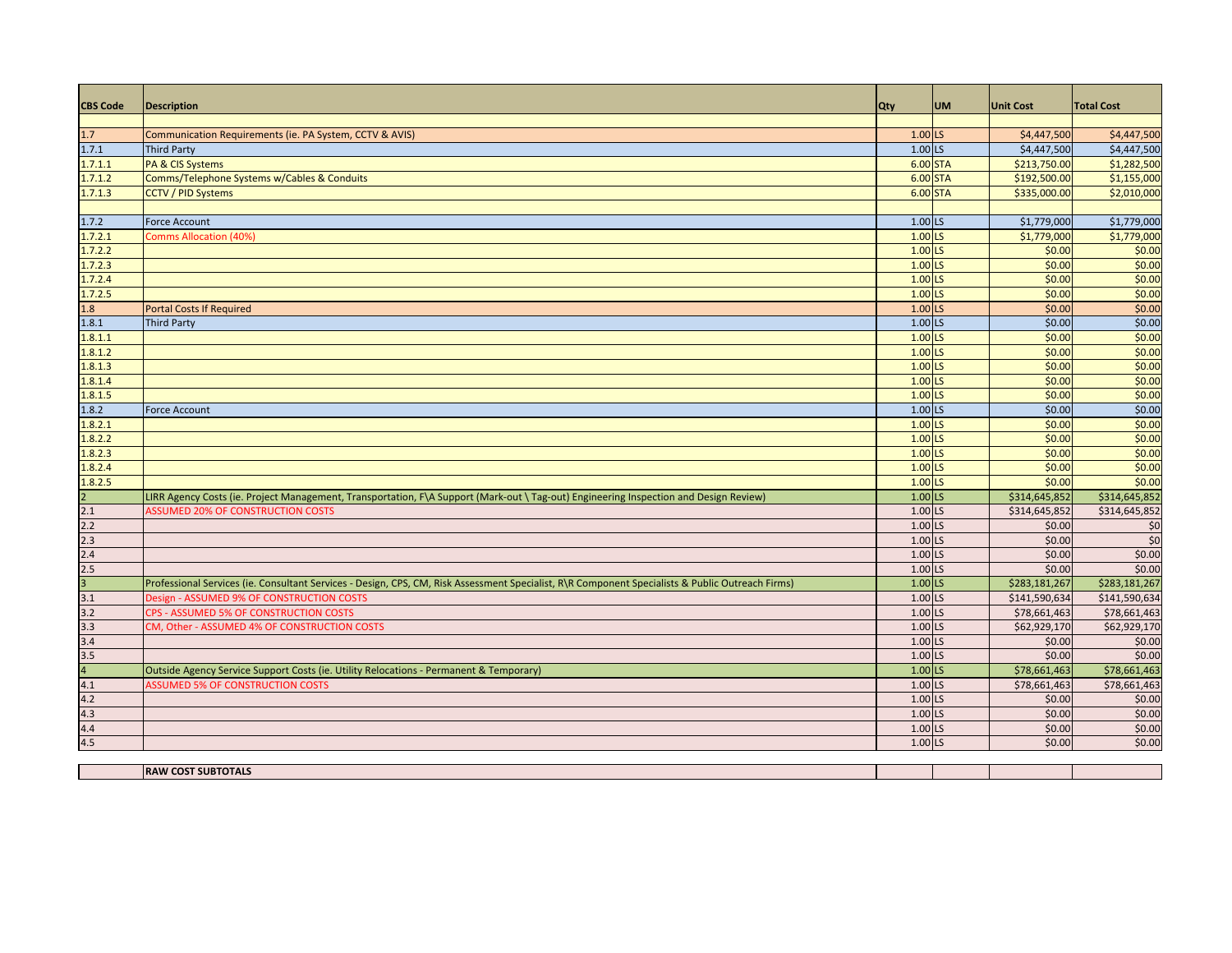| <b>CBS Code</b> | <b>Description</b>                                                                         | Qty                    | <b>UM</b>         | <b>Unit Cost</b> | <b>Total Cost</b> |
|-----------------|--------------------------------------------------------------------------------------------|------------------------|-------------------|------------------|-------------------|
| <b>JOB</b>      | JOB: NYCT ALTERNATIVE                                                                      |                        |                   |                  | \$8,102,293,160   |
|                 | Force Account (FA)                                                                         |                        | 1.00 Lump Sum     | \$266,918,543    | \$266,918,543     |
|                 | <b>Total Soft Costs</b>                                                                    |                        | 1.00 Lump Sum     | \$809,076,098    | \$809,076,098     |
|                 | 3rd Party Direct Construction Costs (Raw Construction)                                     |                        | 1.00 Lump Sum     | \$1,614,653,777  | \$1,614,653,777   |
|                 | 3rd Party Construction General Conditions Costs (Compounded)                               |                        | 1.00 Lump Sum     | 18.00%           | \$484,316,715     |
|                 | 3rd Party Construction Overhead & Profit Costs (Compounded)                                |                        | 1.00 Lump Sum     | 21.00%           | \$666,742,678     |
|                 | 3rd Party Construction Insurance & Bond Costs (Compounded)                                 |                        | 1.00 Lump Sum     | 7.00%            | \$268,919,547     |
|                 | Project Level Contingency Costs (Compounded)                                               |                        | 1.00 Lump Sum     | 30.00%           | \$1,233,188,207   |
|                 |                                                                                            |                        |                   | 51.62%           |                   |
|                 | Project Level Escalation Factor (Compounded) - ASSUMED 10 YRS TO MIDPOINT @4.25% PER ANNUM | $1.00$ LS              | 1.00 Lump Sum     |                  | \$2,758,477,595   |
| 1.1             | Construction                                                                               |                        |                   | \$1,614,653,777  | \$1,614,653,777   |
| 1.1.1           | Structures (ie. Bridges & Viaducts)                                                        | $1.00$ LS<br>$1.00$ LS |                   | \$920,544,426    | \$920,544,426     |
|                 | <b>Third Party</b>                                                                         |                        |                   | \$920,544,426    | \$920,544,426     |
|                 | <b>QBL to Fleet St</b>                                                                     |                        |                   |                  |                   |
| 1.1.1.1         | <b>Cut &amp; Cover Tunnels</b>                                                             | $1,422$ TF             |                   | \$210,000.00     | \$298,620,000     |
| 1.1.1.2         | <b>Repair Tunnel beneath QB Line</b>                                                       |                        | 1 <sub>LS</sub>   | \$300,000.00     | \$300,000         |
| 1.1.1.3         | Launch Pit & Tunnel Box                                                                    | <b>200 RF</b>          |                   | \$210,000.00     | \$42,000,000      |
| 1.1.1.4         | <b>Receiving Pit &amp; Tunnel Box</b>                                                      |                        | <b>50 RF</b>      | \$420,000.00     | \$21,000,000      |
| 1.1.1.5         | <b>SEM Tunnels</b>                                                                         | 199 TF                 |                   | \$250,000.00     | \$49,750,000      |
| 1.1.1.6         | <b>TBM Tunnels</b>                                                                         | 3,649 TF               |                   | \$40,000.00      | \$145,960,000     |
| 1.1.1.7         | Geotechnical Instrumentation & Monitoring (C & C & Tunnels)                                |                        | $1$ <sub>LS</sub> | \$3,000,000.00   | \$3,000,000       |
| 1.1.1.8         | 2-Track Boat Section (200 LF)                                                              |                        | $1$ <sub>LS</sub> | \$62,011,800.00  | \$62,011,800      |
| 1.1.1.9         | Geotechnical Instrumentation & Monitoring (Boat Section)                                   |                        | 1 <sup>1</sup>    | \$500,000.00     | \$500,000         |
| 1.1.1.10        | <b>Vent Buildings including Finishes</b>                                                   |                        | 2EA               | \$37,360,000.00  | \$74,720,000      |
| 1.1.1.11        | <b>Fan Plants</b>                                                                          |                        | 2EA               | \$14,981,750.00  | \$29,963,500      |
|                 | <b>Fleet St to Conn 'A' Line</b>                                                           |                        |                   |                  |                   |
| 1.1.1.12        | Demo Fleet St RR Bridge (1-Span, 65-ft) UG                                                 | 1,672 SF               |                   | \$240.00         | \$401,280         |
| 1.1.1.13        | <b>New Fleet St RR Bridge UG</b>                                                           | 2,030 SF               |                   | \$900.00         | \$1,827,257       |
| 1.1.1.14        | Demo Yellowstone Ave RR Bridge (5-Span, 200-ft) UG                                         | 7,141 SF               |                   | \$240.00         | \$1,713,840       |
| 1.1.1.15        | New Yellowstone Ave RR Bridge UG                                                           | 6,744 SF               |                   | \$900.00         | \$6,069,850       |
| 1.1.1.16        | Demo Metropolitan Ave RR Bridge (3-Span, 106-ft) UG                                        | 2,998 SF               |                   | \$240.00         | \$719,520         |
| 1.1.1.17        | New Metropolitan Ave RR Bridge UG                                                          | 3,515 SF               |                   | \$900.00         | \$3,163,407       |
| 1.1.1.18        | <b>New Lower Montauk RR Bridge UG</b>                                                      | 1,546 SF               |                   | \$870.00         | \$1,345,068       |
| 1.1.1.19        | Demo Union Tpk RR Bridge (1-Span, 75-ft) UG                                                | 1,810 SF               |                   | \$240.00         | \$434,400         |
| 1.1.1.20        | <b>New Union Tpk RR Bridge UG</b>                                                          | 1,923 SF               |                   | \$900.00         | \$1,730,813       |
| 1.1.1.21        | Demo Park Lane South RR Bridge (1-Span, 50-ft) UG                                          | 1,903 SF               |                   | \$240.00         | \$456,720         |
| 1.1.1.22        | New Park Lane South RR Bridge UG                                                           | 1,703 SF               |                   | \$900.00         | \$1,532,416       |
| 1.1.1.23        | Demo Jamaica Ave RR Bridge (1-Span, 70-ft) UG                                              | 2,367 SF               |                   | \$300.00         | \$710,100         |
| 1.1.1.24        | New Jamaica Ave RR Bridge UG                                                               | 2,299 SF               |                   | \$1,200.00       | \$2,759,246       |
| 1.1.1.25        | Demo 91st Ave RR Bridge (1-Span, 45-ft) UG                                                 | 1,506 SF               |                   | \$240.00         | \$361,440         |
| 1.1.1.26        | New 91st Ave RR Bridge UG                                                                  | 1,600 SF               |                   | \$900.00         | \$1,440,113       |
| 1.1.1.27        | Demo Atlantic Ave RR Bridge (4-span, 180-ft) UG                                            | 9,986 SF               |                   | \$240.00         | \$2,396,640       |
| 1.1.1.28        | <b>New Atlantic Ave RR Bridge UG</b>                                                       | 6,063 SF               |                   | \$900.00         | \$5,456,636       |
| 1.1.1.29        | <b>Demo Viaduct</b>                                                                        | 153,770 SF             |                   | \$300.00         | \$46,131,000      |
| 1.1.1.30        | <b>New Viaduct</b>                                                                         | 95,058 SF              |                   | \$1,200.00       | \$114,069,382     |
|                 |                                                                                            |                        |                   |                  |                   |
| 1.1.2           | <b>Force Account</b>                                                                       | 1.00 LS                |                   | \$138,081,664    | \$138,081,664     |
| 1.1.2.1         | <b>Structures Allocation (15%</b>                                                          | $1.00$ LS              |                   | \$138,081,664    | \$138,081,664     |
| 1.1.2.2         |                                                                                            | 1.00 LS                |                   | \$0.00           | \$0.00            |
| 1.1.2.3         |                                                                                            | $1.00$ LS              |                   | \$0.00           | \$0.00            |
| 1.1.2.4         |                                                                                            | $1.00$ LS              |                   | \$0.00           | \$0.00            |
| 1.1.2.5         |                                                                                            | $1.00$ LS              |                   | \$0.00           | \$0.00            |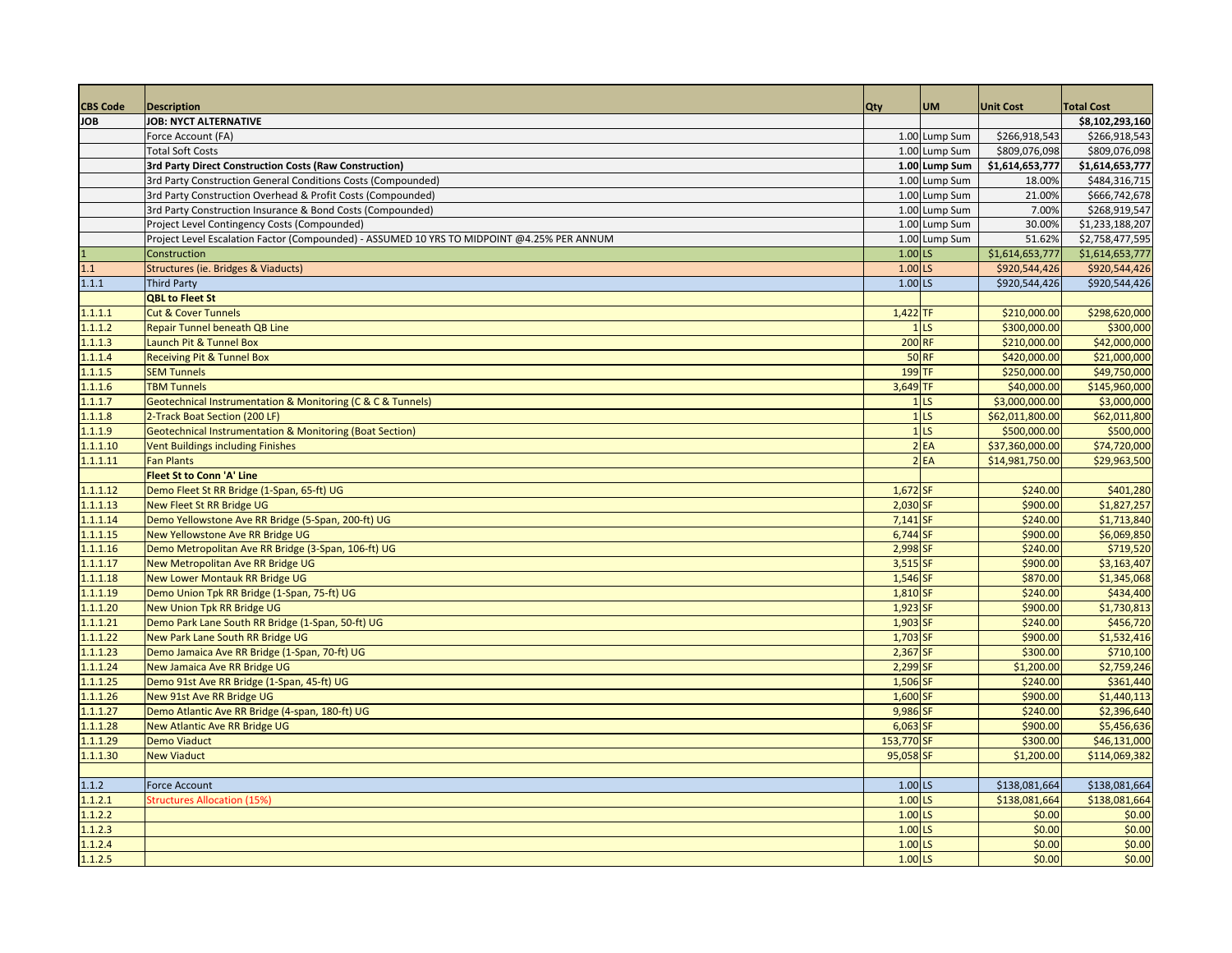| <b>CBS Code</b> | <b>Description</b>                                                                                                                              | Qty                  | <b>UM</b>       | <b>Unit Cost</b> | <b>Total Cost</b> |
|-----------------|-------------------------------------------------------------------------------------------------------------------------------------------------|----------------------|-----------------|------------------|-------------------|
|                 |                                                                                                                                                 |                      |                 |                  |                   |
| 1.2             | Site Work Requirements (ie. Retaining Walls, Sound Walls, Embankments & ROW Vegetation Removal)                                                 | $1.00$ LS            |                 | \$214,524,812    | \$214,524,812     |
| 1.2.1           | <b>Third Party</b>                                                                                                                              | $1.00$ LS            |                 | \$214,524,812    | \$214,524,812     |
|                 | <b>Fleet St to Conn 'A' Line</b>                                                                                                                |                      |                 |                  |                   |
| 1.2.1.1         | Excavation for Trackbed (Avg 2'Dx30'Wx14,022'L)                                                                                                 | 31,160 CY            |                 | \$54.44          | \$1,696,350       |
| 1.2.1.2         | Truck & Dispose Excavated Materials 100%                                                                                                        | 31,160 CY            |                 | \$56.44          | \$1,758,670       |
| 1.2.1.3         | Retaining Wall Lower Montauk - Union Tpk, (2,114'Lx18'Hx2'T)                                                                                    | 38,052 CY            |                 | \$970.00         | \$36,910,440      |
| 1.2.1.4         | Landscape Slopes (2-side x 33'W x 14,022'L)                                                                                                     | 925,452 SF           |                 | \$22.95          | \$21,239,123      |
| 1.2.1.5         | Furnish & Install Stone Stabiliz Mattress (2x33'Wx14,022'Lx1.5'T) w/Fabric 25%                                                                  | 231,363 SF           |                 | \$44.20          | \$10,226,245      |
| 1.2.1.6         | Cut & Remove from White Pot Jct to Viaducts (14,022LF) including tree mitigation for Parks Dept                                                 | 84,160 EA            |                 | \$1,419.02       | \$119,424,723     |
| 1.2.1.7         | Clean Track Bed on Viaduct (5080 LF)                                                                                                            | 75,240 SF            |                 | \$236.50         | \$17,794,260      |
|                 | <b>Other, Environmental Allowance</b>                                                                                                           |                      |                 |                  |                   |
| 1.2.1.8         | Allowance for Environmental Remed (Lead, ACM & Contam Soil)                                                                                     |                      | 1 <sub>LS</sub> | \$5,475,000.00   | \$5,475,000       |
|                 |                                                                                                                                                 |                      |                 |                  |                   |
| 1.2.2           | <b>Force Account</b>                                                                                                                            | 1.00 LS              |                 | \$32,178,722     | \$32,178,722      |
| 1.2.2.1         | Site Work Allocation (15%)                                                                                                                      | $1.00$ LS            |                 | \$32,178,722     | \$32,178,722      |
| 1.2.2.2         |                                                                                                                                                 | $1.00$ LS            |                 | \$0.00           | \$0.00            |
| 1.2.2.3         |                                                                                                                                                 | 1.00                 | LS              | \$0.00           | \$0.00            |
| 1.2.2.4         |                                                                                                                                                 | 1.00                 | LS              | \$0.00           | \$0.00            |
| 1.2.2.5         |                                                                                                                                                 | 1.00                 | LS              | \$0.00           | \$0.00            |
|                 |                                                                                                                                                 |                      |                 |                  |                   |
| 1.3             | Reopening of Stations (ie. Station Building (or Kiosks\Waiting Areas) including Platforms, Station Signage, TVM & Associated Station Standards) | $1.00$ LS            |                 | \$194,273,739    | \$194,273,739     |
| 1.3.1           | <b>Third Party</b>                                                                                                                              | $1.00$ LS            |                 | \$194,273,739    | \$194,273,739     |
| 1.3.1.1         | Remove Existing Station @Atlantic Ave                                                                                                           | $1.00$ <sub>LS</sub> |                 | \$204,000.00     | \$204,000         |
| 1.3.1.2         | Parkside - Typical 2-Side Platform Station                                                                                                      | $1.00$ LS            |                 | \$23,045,992.50  | \$23,045,993      |
| 1.3.1.3         | Brooklyn Manor - Typical 2-Side Platform Station                                                                                                | $1.00$ LS            |                 | \$23,045,992.50  | \$23,045,993      |
| 1.3.1.4         | Woodhaven - Typical 2-Side Platform Station (Aerial)                                                                                            | $1.00$ LS            |                 | \$34,568,988.75  | \$34,568,989      |
| 1.3.1.5         | Ozone Park - Typical 2-Side Platform Station (Aerial)                                                                                           | $1.00$ LS            |                 | \$34,568,988.75  | \$34,568,989      |
|                 | <b>LIRR Racetrack &amp; N. Conduit Stations</b>                                                                                                 |                      |                 |                  |                   |
| 1.3.1.6         | Remove existing NYCT Station & Rebuild new Island Station @Aqueduct STA                                                                         | $1.00$ LS            |                 | \$29,293,999.17  | \$29,293,999      |
| 1.3.1.7         | Remove existing NYCT Station & Rebuild new Island Station @North Conduit STA                                                                    | $1.00$ LS            |                 | \$25,395,096.67  | \$25,395,097      |
| 1.3.1.8         | Overpass Bridge 12'Wx60'L @North Conduit STA                                                                                                    | $1.00$ LS            |                 | \$1,305,072.00   | \$1,305,072       |
| 1.3.1.9         | Overpass Bridge 12'Wx60'L @Aqueduct Racetrack STA                                                                                               | $1.00$ LS            |                 | \$3,987,720.00   | \$3,987,720       |
| 1.3.1.10        | Transfer Station for LIRR @North Conduit STA                                                                                                    | $1.00$ LS            |                 | \$18,857,888.33  | \$18,857,888      |
|                 |                                                                                                                                                 |                      |                 |                  |                   |
| 1.3.2           | <b>Force Account</b>                                                                                                                            | 1.00 LS              |                 | \$38,854,748     | \$38,854,748      |
| 1.3.2.1         | <b>Stations Allocation (20%)</b>                                                                                                                | $1.00$ LS            |                 | \$38,854,748     | \$38,854,748      |
| 1.3.2.2         |                                                                                                                                                 | $1.00$ LS            |                 | \$0.00           | \$0.00            |
| 1.3.2.3         |                                                                                                                                                 | $1.00$ LS            |                 | \$0.00           | \$0.00            |
| 1.3.2.4         |                                                                                                                                                 | 1.00                 | LS              | \$0.00           | \$0.00            |
| 1.3.2.5         |                                                                                                                                                 | 1.00                 | LS              | \$0.00           | \$0.00            |
|                 |                                                                                                                                                 |                      |                 |                  |                   |
| 1.4             | <b>Switch &amp; Signal Requirements</b>                                                                                                         | $1.00$ LS            |                 | \$31,053,346     | \$31,053,346      |
| 1.4.1           | <b>Third Party</b>                                                                                                                              | $1.00$ LS            |                 | \$31,053,346     | \$31,053,346      |
| 1.4.1.1         | <b>Signal Work</b>                                                                                                                              | $1.00$ LS            |                 | \$25,456,504     | \$25,456,504      |
| 1.4.1.2         | Networking/ATM/FO Work                                                                                                                          | $1.00$ LS            |                 | \$5,596,842      | \$5,596,842       |
|                 |                                                                                                                                                 |                      |                 |                  |                   |
| 1.4.2           | <b>Force Account</b>                                                                                                                            | 1.00 LS              |                 | \$6,210,669      | \$6,210,669       |
| 1.4.2.1         | <b>Signals Allocation (20%)</b>                                                                                                                 | $1.00$ <sub>LS</sub> |                 | \$6,210,669      | \$6,210,669       |
| 1.4.2.2         |                                                                                                                                                 | $1.00$ LS            |                 | \$0.00           | \$0.00            |
| 1.4.2.3         |                                                                                                                                                 | $1.00$ LS            |                 | \$0.00           | \$0.00            |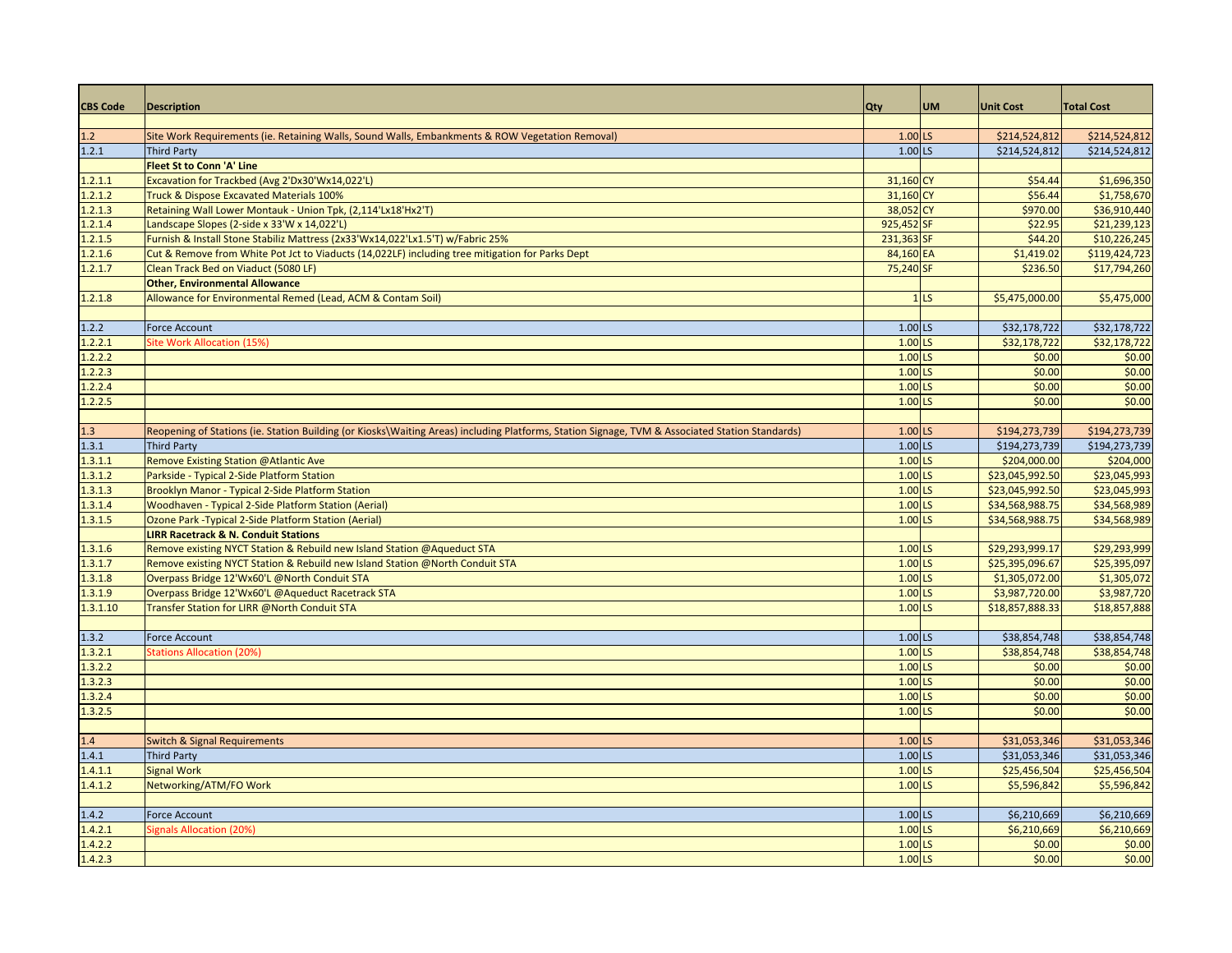| <b>CBS Code</b> | <b>Description</b>                                                     | Qty                  | <b>UM</b>       | <b>Unit Cost</b> | <b>Total Cost</b> |
|-----------------|------------------------------------------------------------------------|----------------------|-----------------|------------------|-------------------|
| 1.4.2.4         |                                                                        | $1.00$ LS            |                 | \$0.00           | \$0.00            |
| 1.4.2.5         |                                                                        | $1.00$ LS            |                 | \$0.00           | \$0.00            |
|                 |                                                                        |                      |                 |                  |                   |
| 1.5             | <b>Track Requirements</b>                                              | $1.00$ LS            |                 | \$71,661,798     | \$71,661,798      |
| 1.5.1           | <b>Third Party</b>                                                     | $1.00$ <sub>LS</sub> |                 | \$71,661,798     | \$71,661,798      |
|                 | <b>QBL to Fleet St</b>                                                 |                      |                 |                  |                   |
| 1.5.1.1         | Furnish & Install DFF Ties (7600 TF)                                   | 3,800 EA             |                 | \$370            | \$1,406,000       |
| 1.5.1.2         | Furnish & Install DF Rail                                              | 7,600 TF             |                 | \$256            | \$1,947,500       |
| 1.5.1.3         | <b>Turnouts</b>                                                        |                      | 2EA             | \$325,000        | \$650,000         |
|                 | <b>Fleet St to Conn 'A' Line</b>                                       |                      |                 |                  |                   |
| 1.5.1.5         | Furnish & Install Subballast (Avg 2'Dx30'Wx16,831'L)                   | 37,402 CY            |                 | \$86             | \$3,212,084       |
| 1.5.1.6         | Furnish & Install Ballast Retaining Wall                               | 10,000 LF            |                 | \$555            | \$5,550,000       |
| 1.5.1.7         | <b>Prepare Guideway Surface</b>                                        | 504,930 SF           |                 | \$73             | \$36,859,890      |
| 1.5.1.8         | Drainage Ditch or 12" CIP Pipe for Track Drainage                      | 33,493 LF            |                 | \$175            | \$5,861,275       |
| 1.5.1.9         | Security Fence (8'H) w/Gates Each Side ROW                             | 33,493 LF            |                 | \$70             | \$2,327,764       |
| 1.5.1.10        | Furnish & Install Concrete Ties                                        | 16,747 EA            |                 | \$260            | \$4,354,220       |
| 1.5.1.11        | Furnish & Install Rail                                                 | 33,493 TF            |                 | \$228            | \$7,619,658       |
|                 | <b>Realign NYCT Track</b>                                              |                      |                 |                  |                   |
| 1.5.1.14        | Remove Exist Rail, Ties & Ballast                                      | 785 LF               |                 | \$28             | \$221,668         |
| 1.5.1.15        | Furnish & Install Subballast (Avg 2'Dx30'Wx785'L)                      | 1,745 CY             |                 | \$86             | \$149,861         |
| 1.5.1.16        | Furnish & Install Concrete Ties (TF)                                   | 393 EA               |                 | \$282            | \$110,630         |
| 1.5.1.17        | Furnish & Install Rail                                                 | 785 TF               |                 | \$244            | \$191,250         |
| 1.5.1.18        | <b>Double Crossover</b>                                                |                      | 1EA             | \$1,200,000      | \$1,200,000       |
|                 |                                                                        |                      |                 |                  |                   |
| 1.5.2           | Force Account                                                          | $1.00$ LS            |                 | \$14,332,360     | \$14,332,360      |
| 1.5.2.1         | Track Work Allocation (20%)                                            | $1.00$ LS            |                 | \$14,332,360     | \$14,332,360      |
| 1.5.2.2         |                                                                        | $1.00$ LS            |                 | \$0.00           | \$0.00            |
| 1.5.2.3         |                                                                        | $1.00$ LS            |                 | \$0.00           | \$0.00            |
| 1.5.2.4         |                                                                        | $1.00$ LS            |                 | \$0.00           | \$0.00            |
| 1.5.2.5         |                                                                        | $1.00$ LS            |                 | \$0.00           | \$0.00            |
|                 |                                                                        |                      |                 |                  |                   |
| 1.6             | 3rd Rail (including all Electrification Requirements, ie. Substations) | $1.00$ LS            |                 | \$178,889,406    | \$178,889,406     |
| 1.6.1           | <b>Third Party</b>                                                     | $1.00$ LS            |                 | \$178,889,406    | \$178,889,406     |
|                 | <b>QBL to Fleet St</b>                                                 |                      |                 |                  |                   |
| 1.6.1.1         | Furnish & Install 3rd Rail w/Insulators & FG Cover                     | 7,600 TF             |                 | \$150.45         | \$1,143,420       |
|                 | <b>Fleet St to Conn 'A' Line</b>                                       |                      |                 |                  |                   |
| 1.6.1.2         | Furnish & Install 3rd Rail w/Insulators & FG Cover                     | 33,493 TF            |                 | \$150.45         | \$5,039,022       |
|                 | <b>Realign NYCT Track</b>                                              |                      |                 |                  |                   |
| 1.6.1.3         | Furnish & Install 3rd Rail w/Insulators & FG Cover                     | 785 TF               |                 | \$144.00         | \$113,040         |
|                 | <b>Power Distribution &amp; Equipment</b>                              |                      |                 |                  |                   |
| 1.6.1.6         | <b>Substations (DC)</b>                                                |                      | 4 EA            | \$25,767,472.50  | \$103,069,890     |
| 1.6.1.7         | <b>Circuit Breaker Houses (CBH)</b>                                    |                      | 1EA             | \$16,876,097.50  | \$16,876,098      |
| 1.6.1.8         | <b>Signal Power &amp; HT Lines</b>                                     |                      | 1 <sub>LS</sub> | \$37,119,520.00  | \$37,119,520      |
| 1.6.1.9         | <b>Electric Power</b>                                                  |                      | 1 <sub>LS</sub> | \$6,670,700.00   | \$6,670,700       |
| 1.6.1.10        | <b>Emergency Generator Set</b>                                         |                      | $1$ EA          | \$2,450,003.00   | \$2,450,003       |
| 1.6.1.11        | <b>Snow Melter Heaters</b>                                             | 6,600 LF             |                 | \$213.29         | \$1,407,714       |
| 1.6.1.12        | <b>Misc Work</b>                                                       |                      | 1 <sub>LS</sub> | \$5,000,000.00   | \$5,000,000       |
|                 |                                                                        |                      |                 |                  |                   |
| 1.6.2           | <b>Force Account</b>                                                   | 1.00 LS              |                 | \$35,777,881     | \$35,777,881      |
| 1.6.2.1         | 3rd Rail & Power Allocation (20%)                                      | $1.00$ LS            |                 | \$35,777,881     | \$35,777,881      |
|                 |                                                                        | $1.00$ LS            |                 | \$0.00           | \$0.00            |
| 1.6.2.2         |                                                                        |                      |                 |                  |                   |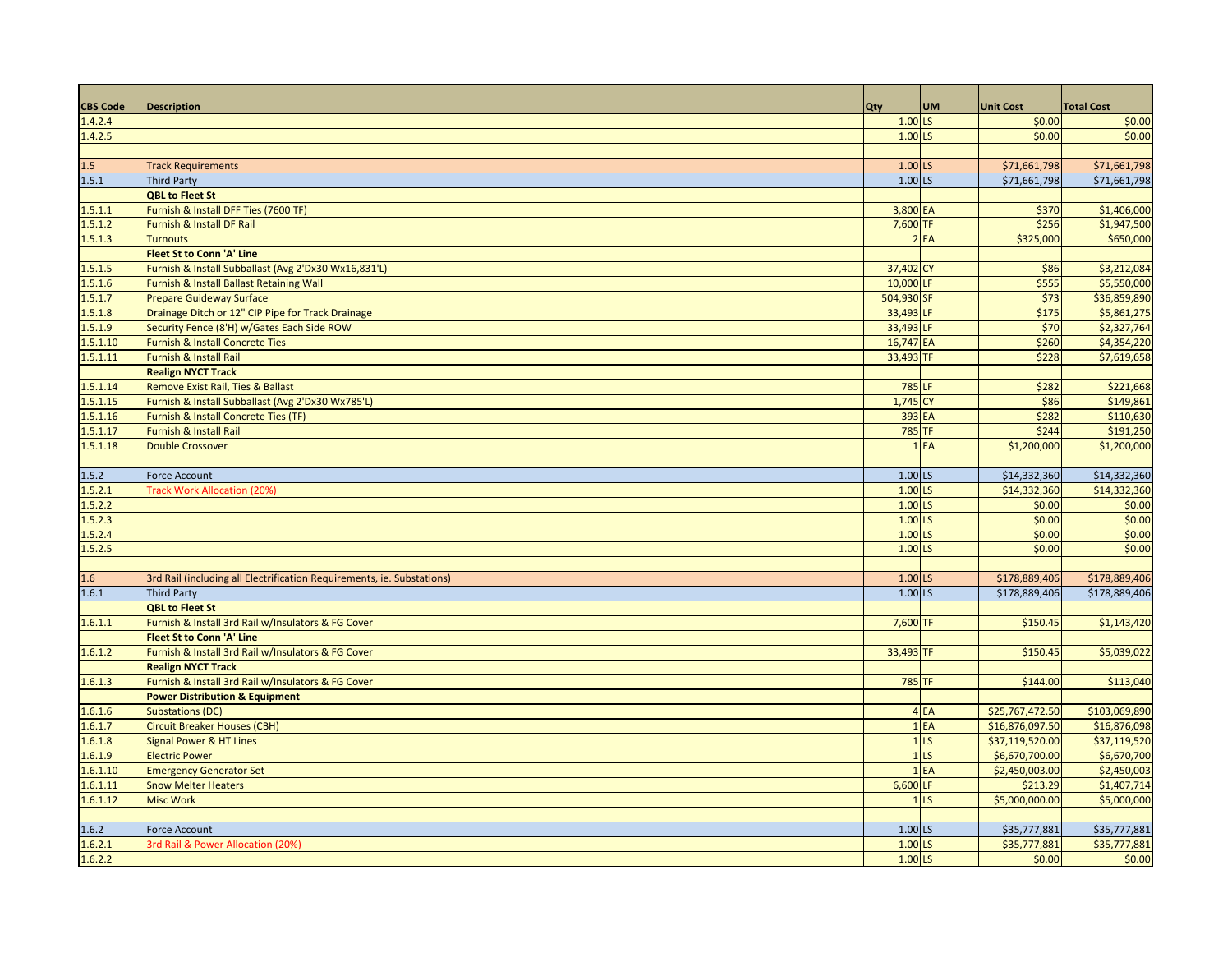| <b>CBS Code</b>       | <b>Description</b>                                                                                                                               | <b>Qty</b> | <b>UM</b> | <b>Unit Cost</b> | <b>Total Cost</b> |
|-----------------------|--------------------------------------------------------------------------------------------------------------------------------------------------|------------|-----------|------------------|-------------------|
| 1.6.2.3               |                                                                                                                                                  | $1.00$ LS  |           | \$0.00           | \$0.00            |
| 1.6.2.4               |                                                                                                                                                  | $1.00$ LS  |           | \$0.00           | \$0.00            |
| 1.6.2.5               |                                                                                                                                                  | $1.00$ LS  |           | \$0.00           | \$0.00            |
|                       |                                                                                                                                                  |            |           |                  |                   |
| 1.7                   | Communication Requirements (ie. PA System, CCTV & AVIS)                                                                                          | $1.00$ LS  |           | \$3,706,250.0    | \$3,706,250       |
| 1.7.1                 | <b>Third Party</b>                                                                                                                               | $1.00$ LS  |           | \$3,706,250      | \$3,706,250       |
| 1.7.1.1               | PA & CIS Systems                                                                                                                                 |            | 5 STA     | \$213,750.00     | \$1,068,750       |
| 1.7.1.2               | Comms/Telephone Systems w/Cables & Conduits                                                                                                      |            | 5 STA     | \$192,500.00     | \$962,500         |
| 1.7.1.3               | <b>CCTV / PID Systems</b>                                                                                                                        |            | 5 STA     | \$335,000.00     | \$1,675,000       |
|                       |                                                                                                                                                  |            |           |                  |                   |
| 1.7.2                 | <b>Force Account</b>                                                                                                                             | $1.00$ LS  |           | \$1,482,500      | \$1,482,500       |
| 1.7.2.1               | <b>Comms Allocation (40%</b>                                                                                                                     | $1.00$ LS  |           | \$1,482,500      | \$1,482,500       |
| 1.7.2.2               |                                                                                                                                                  | $1.00$ LS  |           | \$0.00           | \$0.00            |
| 1.7.2.3               |                                                                                                                                                  | $1.00$ LS  |           | \$0.00           | \$0.00            |
| 1.7.2.4               |                                                                                                                                                  | 1.00 LS    |           | \$0.00           | \$0.00            |
| 1.7.2.5               |                                                                                                                                                  | $1.00$ LS  |           | \$0.00           | \$0.00            |
| 1.8                   | <b>Portal Costs If Required</b>                                                                                                                  | $1.00$ LS  |           | \$0.00           | \$0.00            |
| 1.8.1                 | <b>Third Party</b>                                                                                                                               | $1.00$ LS  |           | \$0.00           | \$0.00            |
| 1.8.1.1               |                                                                                                                                                  | $1.00$ LS  |           | \$0.00           | \$0.00            |
| 1.8.1.2               |                                                                                                                                                  | $1.00$ LS  |           | \$0.00           | \$0.00            |
| 1.8.1.3               |                                                                                                                                                  | $1.00$ LS  |           | \$0.00           | \$0.00            |
| 1.8.1.4               |                                                                                                                                                  | $1.00$ LS  |           | \$0.00           | \$0.00            |
| 1.8.1.5               |                                                                                                                                                  | $1.00$ LS  |           | \$0.00           | \$0.00            |
| 1.8.2                 | <b>Force Account</b>                                                                                                                             | $1.00$ LS  |           | \$0.00           | \$0.00            |
| 1.8.2.1               |                                                                                                                                                  | $1.00$ LS  |           | \$0.00           | \$0.00            |
| 1.8.2.2               |                                                                                                                                                  | $1.00$ LS  |           | \$0.00           | \$0.00            |
| 1.8.2.3               |                                                                                                                                                  | $1.00$ LS  |           | \$0.00           | \$0.00            |
| 1.8.2.4               |                                                                                                                                                  | $1.00$ LS  |           | \$0.00           | \$0.00            |
| 1.8.2.5               |                                                                                                                                                  | $1.00$ LS  |           | \$0.00           | \$0.00            |
|                       | LIRR Agency Costs (ie. Project Management, Transportation, F\A Support (Mark-out \ Tag-out) Engineering Inspection and Design Review)            | $1.00$ LS  |           | \$376,314,464    | \$376,314,464     |
| 2.1                   | <b>SSUMED 20% OF CONSTRUCTION COSTS</b>                                                                                                          | 1.00 LS    |           | \$376,314,464    | \$376,314,464     |
| 2.2                   |                                                                                                                                                  | 1.00 LS    |           | \$0.00           | \$0.00            |
| 2.3                   |                                                                                                                                                  | 1.00 LS    |           | \$0.00           | \$0.00            |
| 2.4                   |                                                                                                                                                  | 1.00 LS    |           | \$0.00           | \$0.00            |
| 2.5                   |                                                                                                                                                  | 1.00 LS    |           | \$0.00           | \$0.00            |
| $\overline{a}$        | Professional Services (ie. Consultant Services - Design, CPS, CM, Risk Assessment Specialist, R\R Component Specialists & Public Outreach Firms) | $1.00$ LS  |           | \$338,683,018    | \$338,683,018     |
| 3.1                   | Design - ASSUMED 9% OF CONSTRUCTION COSTS                                                                                                        | 1.00 LS    |           | \$169,341,509    | \$169,341,509     |
| 3.2                   | CPS - ASSUMED 5% OF CONSTRUCTION COSTS                                                                                                           | 1.00 LS    |           | \$94,078,616     | \$94,078,616      |
| 3.3                   | CM, Other - ASSUMED 4% OF CONSTRUCTION COSTS                                                                                                     | 1.00 LS    |           | \$75,262,893     | \$75,262,893      |
| 3.4                   |                                                                                                                                                  | 1.00 LS    |           | \$0.00           | \$0.00            |
|                       |                                                                                                                                                  |            |           | \$0.00           | \$0.00            |
| 3.5<br>$\overline{4}$ |                                                                                                                                                  | 1.00 LS    |           |                  |                   |
|                       | Outside Agency Service Support Costs (ie. Utility Relocations - Permanent & Temporary)                                                           | $1.00$ LS  |           | \$94,078,616     | \$94,078,616      |
| 4.1                   | <b>SSUMED 5% OF CONSTRUCTION COSTS</b>                                                                                                           | 1.00 LS    |           | \$94,078,616     | \$94,078,616      |
| 4.2                   |                                                                                                                                                  | $1.00$ LS  |           | \$0.00           | \$0.00            |
| 4.3                   |                                                                                                                                                  | 1.00 LS    |           | \$0.00           | \$0.00            |
| 4.4                   |                                                                                                                                                  | 1.00 LS    |           | \$0.00           | \$0.00            |
| 4.5                   |                                                                                                                                                  | 1.00 LS    |           | \$0.00           | \$0.00            |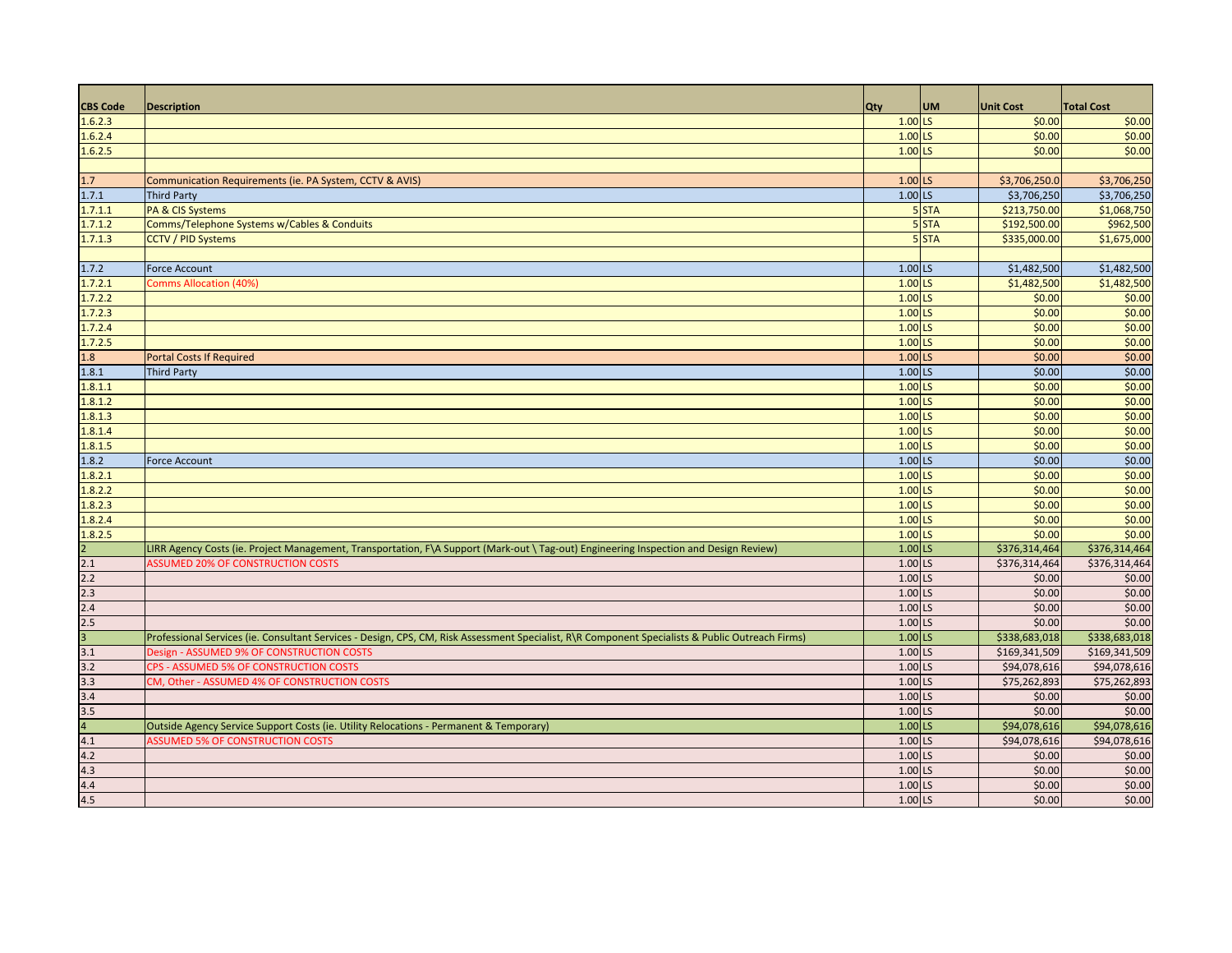| <b>CBS Code</b>  | <b>Description</b>                                                                                                                              | <b>Qty</b>           | <b>UM</b>         | <b>Unit Cost</b> | <b>Total Cost</b>            |
|------------------|-------------------------------------------------------------------------------------------------------------------------------------------------|----------------------|-------------------|------------------|------------------------------|
| <b>JOB</b>       | <b>JOB: ATLANTIC CONN OPTION</b>                                                                                                                |                      |                   |                  | \$48,722,548                 |
|                  | Force Account (FA)                                                                                                                              |                      | 1.00 Lump Sum     | \$1,873,283      | \$1,873,283                  |
|                  | <b>Total Soft Costs</b>                                                                                                                         |                      | 1.00 Lump Sum     | \$4,865,320      | $\overline{$4,865,320}$      |
|                  | 3rd Party Direct Construction Costs (Raw Construction)                                                                                          |                      | 1.00 Lump Sum     | \$9,441,415      | \$9,441,415                  |
|                  | 3rd Party Construction General Conditions Costs (Compounded)                                                                                    |                      | 1.00 Lump Sum     | 18.00%           | \$2,912,403                  |
|                  | 3rd Party Construction Overhead & Profit Costs (Compounded)                                                                                     |                      | 1.00 Lump Sum     | 21.00%           | \$4,009,408                  |
|                  | 3rd Party Construction Insurance & Bond Costs (Compounded)                                                                                      |                      | 1.00 Lump Sum     | 7.00%            | \$1,617,128                  |
|                  | Project Level Contingency Costs (Compounded)                                                                                                    |                      | 1.00 Lump Sum     | 30.00%           | \$7,415,687                  |
|                  | Project Level Escalation Factor (Compounded) - ASSUMED 10 YRS TO MIDPOINT @4.25% PER ANNUM                                                      |                      | 1.00 Lump Sum     | 51.62%           | \$16,587,904                 |
|                  | Construction                                                                                                                                    | $1.00$ LS            |                   | \$9,441,415      | \$9,441,415                  |
| $\overline{1.1}$ | Structures (ie. Bridges & Viaducts)                                                                                                             | $1.00$ <sub>LS</sub> |                   | \$2,500,000      | \$2,500,000                  |
| 1.1.1            | <b>Third Party</b>                                                                                                                              | $1.00$ LS            |                   | \$2,500,000      | \$2,500,000                  |
| 1.1.1.1          | <b>Clear out Portal Area</b>                                                                                                                    | $1.00$ LS            |                   | \$500,000        | \$500,000                    |
| 1.1.1.2          | <b>Connect into existing Bellmouth</b>                                                                                                          |                      | 1 <sub>LS</sub>   | \$1,000,000      | \$1,000,000                  |
| 1.1.1.3          | <b>Structural Repairs &amp; Improvements</b>                                                                                                    |                      | 1 <sub>LS</sub>   | \$1,000,000      | \$1,000,000                  |
|                  |                                                                                                                                                 |                      |                   |                  |                              |
| 1.1.2            | Force Account                                                                                                                                   | $1.00$ LS            |                   | \$500,000        | \$500,000                    |
| 1.1.2.1          | <b>Structures Allocation (20%)</b>                                                                                                              | $1.00$ LS            |                   | \$500,000        | \$500,000                    |
| 1.1.2.2          |                                                                                                                                                 | $1.00$ LS            |                   | \$0.00           | \$0.00                       |
| 1.1.2.3          |                                                                                                                                                 | $1.00$ LS            |                   | \$0.00           | \$0.00                       |
| 1.1.2.4          |                                                                                                                                                 | $1.00$ LS            |                   | \$0.00           | \$0.00                       |
| 1.1.2.5          |                                                                                                                                                 | $1.00$ LS            |                   | \$0.00           | \$0.00                       |
|                  |                                                                                                                                                 |                      |                   |                  |                              |
| 1.2              | Site Work Requirements (ie. Retaining Walls, Sound Walls, Embankments & ROW Vegetation Removal)                                                 | $1.00$ LS            |                   | \$300,000        | \$300,000                    |
| 1.2.1            | <b>Third Party</b>                                                                                                                              | $1.00$ <sub>LS</sub> |                   | \$300,000        | \$300,000                    |
|                  | <b>Other, Environmental Allowance</b>                                                                                                           |                      |                   |                  |                              |
| 1.2.1.1          | Allowance for Environmental Remed (Lead, ACM & Contam Soil)                                                                                     |                      | $1$ <sub>LS</sub> | \$300,000.00     | \$300,000                    |
|                  |                                                                                                                                                 |                      |                   |                  |                              |
| 1.2.2            | Force Account                                                                                                                                   | $1.00$ LS            |                   | \$45,000         | \$45,000                     |
| 1.2.2.1          | Site Work Allocation (15%)                                                                                                                      | $1.00$ LS            |                   | \$45,000         | \$45,000                     |
| 1.2.2.2          |                                                                                                                                                 | $1.00$ LS            |                   | \$0.00           | \$0.00                       |
| 1.2.2.3          |                                                                                                                                                 | $1.00$ LS            |                   | \$0.00           | \$0.00                       |
| 1.2.2.4          |                                                                                                                                                 | $1.00$ LS            |                   | \$0.00           | \$0.00                       |
| 1.2.2.5          |                                                                                                                                                 | $1.00$ LS            |                   | \$0.00           | \$0.00                       |
|                  |                                                                                                                                                 |                      |                   |                  |                              |
| 1.3              | Reopening of Stations (ie. Station Building (or Kiosks\Waiting Areas) including Platforms, Station Signage, TVM & Associated Station Standards) | $1.00$ LS            |                   | \$0              | \$0                          |
| 1.3.1            | <b>Third Party</b>                                                                                                                              | $1.00$ LS            |                   | \$0              | \$0                          |
| 1.3.1.1          |                                                                                                                                                 |                      |                   |                  | \$0                          |
|                  |                                                                                                                                                 |                      |                   |                  |                              |
| 1.3.2            | <b>Force Account</b>                                                                                                                            | $1.00$ LS            |                   | \$0.00           | \$0                          |
| 1.3.2.1          | <b>Stations Allocation (20%)</b>                                                                                                                | $1.00$ LS            |                   | \$0              | $\overline{\phantom{0}}$ \$0 |
| 1.3.2.2          |                                                                                                                                                 | $1.00$ LS            |                   | \$0.00           | \$0.00                       |
| 1.3.2.3          |                                                                                                                                                 | $1.00$ LS            |                   | \$0.00           | \$0.00                       |
| 1.3.2.4          |                                                                                                                                                 | $1.00$ LS            |                   | \$0.00           | \$0.00                       |
| 1.3.2.5          |                                                                                                                                                 | $1.00$ LS            |                   | \$0.00           | \$0.00                       |
|                  |                                                                                                                                                 |                      |                   |                  |                              |
| 1.4              | <b>Switch &amp; Signal Requirements</b>                                                                                                         | $1.00$ LS            |                   | \$2,000,000      | \$2,000,000                  |
| 1.4.1            | <b>Third Party</b>                                                                                                                              | $1.00$ LS            |                   | \$2,000,000      | \$2,000,000                  |
| 1.4.1.1          | <b>Signal Work</b>                                                                                                                              | $1.00$ LS            |                   | \$1,500,000.00   | \$1,500,000                  |
| 1.4.1.2          | Networking/ATM/FO Work                                                                                                                          | $1.00$ LS            |                   | \$500,000.00     | \$500,000                    |
|                  |                                                                                                                                                 |                      |                   |                  |                              |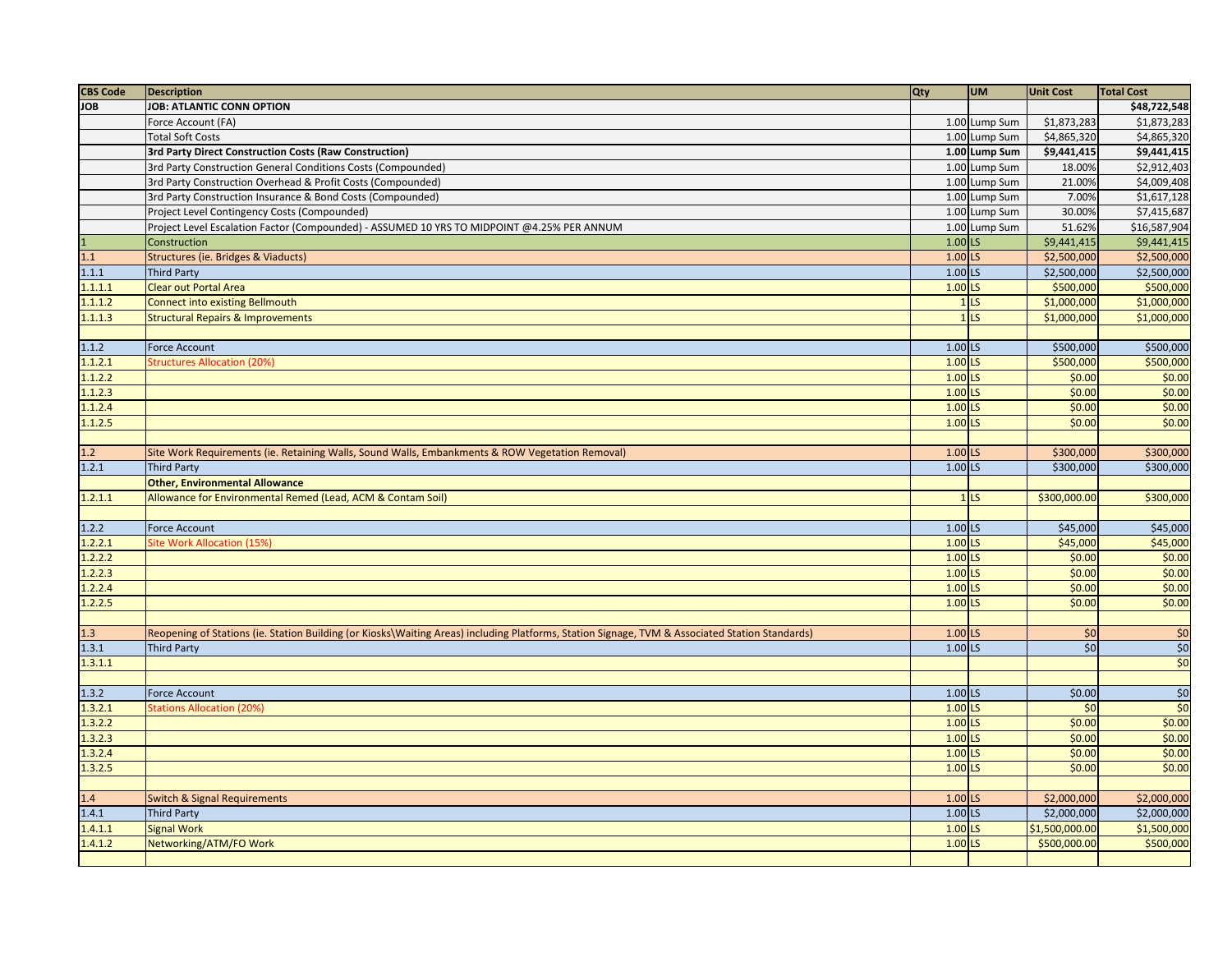| <b>CBS Code</b> | <b>Description</b>                                                     | Qty                  | <b>UM</b>       | <b>Unit Cost</b> | <b>Total Cost</b>            |
|-----------------|------------------------------------------------------------------------|----------------------|-----------------|------------------|------------------------------|
| 1.4.2           | <b>Force Account</b>                                                   | $1.00$ LS            |                 | \$400,000        | \$400,000                    |
| 1.4.2.1         | Signals Allocation (20%)                                               | $1.00$ LS            |                 | \$400,000        | \$400,000                    |
| 1.4.2.2         |                                                                        | $1.00$ LS            |                 | \$0.00           | \$0.00                       |
| 1.4.2.3         |                                                                        | $1.00$ LS            |                 | \$0.00           | \$0.00                       |
| 1.4.2.4         |                                                                        | $1.00$ LS            |                 | \$0.00           | \$0.00                       |
| 1.4.2.5         |                                                                        | $1.00$ LS            |                 | \$0.00           | \$0.00                       |
|                 |                                                                        |                      |                 |                  |                              |
| 1.5             | <b>Track Requirements</b>                                              | $1.00$ LS            |                 | \$4,215,740      | \$4,215,740                  |
| 1.5.1           | <b>Third Party</b>                                                     | $1.00$ <sub>LS</sub> |                 | \$4,215,740      | \$4,215,740                  |
| 1.5.1.1         | Furnish & Install Subballast (Avg 2'Dx20'Wx750'L)                      | 1,112 CY             |                 | \$85.88          | \$95,499                     |
| 1.5.1.2         | Furnish & Install Concrete Ties                                        | 325 EA               |                 | \$281.50         | \$91,488                     |
| 1.5.1.3         | Furnish & Install Rail                                                 | 750 TF               |                 | \$243.63         | \$182,723                    |
| 1.5.1.4         | Furnish & Install DFF Ties (750 TF)                                    | 325 EA               |                 | \$370.00         | \$120,250                    |
| 1.5.1.5         | Furnish & Install DF Rail                                              | $325$ TF             |                 | \$256.25         | \$83,281                     |
| 1.5.1.6         | Furnish & Install 10" dia pipe for Track Drainage                      | $1,500$ LF           |                 | \$135.00         | \$202,500                    |
| 1.5.1.7         | <b>Fiberglass Catwalk</b>                                              | 1,500 LF             |                 | \$1,860.00       | \$2,790,000                  |
| 1.5.1.8         | <b>Turnouts</b>                                                        |                      | 2EA             | \$325,000.00     | \$650,000                    |
|                 |                                                                        |                      |                 |                  |                              |
| 1.5.2           | <b>Force Account</b>                                                   | $1.00$ LS            |                 | \$843,148        | \$843,148                    |
| 1.5.2.1         | <b>Track Work Allocation (20%</b>                                      | $1.00$ LS            |                 | \$843,148        | \$843,148                    |
| 1.5.2.2         |                                                                        | $1.00$ LS            |                 | \$0.00           | \$0.00                       |
| 1.5.2.3         |                                                                        | $1.00$ LS            |                 | \$0.00           | \$0.00                       |
| 1.5.2.4         |                                                                        | $1.00$ LS            |                 | \$0.00           | \$0.00                       |
| 1.5.2.5         |                                                                        | $1.00$ LS            |                 | \$0.00           | \$0.00                       |
|                 |                                                                        |                      |                 |                  |                              |
| 1.6             | 3rd Rail (including all Electrification Requirements, ie. Substations) | 1.00 LS              |                 | \$425,675        | \$425,675                    |
| 1.6.1           | <b>Third Party</b>                                                     | $1.00$ <sub>LS</sub> |                 | \$425,675        | \$425,675                    |
| 1.6.1.1         | Furnish & Install 3rd Rail w/Insulators & FG Cover                     | 1,500.00 TF          |                 | \$150.45         | \$225,675                    |
| 1.6.1.2         | <b>Misc Work</b>                                                       |                      | 1 <sub>LS</sub> | \$200,000.00     | \$200,000                    |
|                 |                                                                        |                      |                 |                  |                              |
| 1.6.2           | <b>Force Account</b>                                                   | $1.00$ LS            |                 | \$85,135         | \$85,135                     |
| 1.6.2.1         | 3rd Rail & Power Allocation (20%)                                      | $1.00$ <sub>LS</sub> |                 | \$85,135         | \$85,135                     |
| 1.6.2.2         |                                                                        | $1.00$ LS            |                 | \$0.00           | \$0.00                       |
| 1.6.2.3         |                                                                        | $1.00$ LS            |                 | \$0.00           | \$0.00                       |
| 1.6.2.4         |                                                                        | $1.00$ LS            |                 | \$0.00           | \$0.00                       |
| 1.6.2.5         |                                                                        | $1.00$ LS            |                 | \$0.00           | \$0.00                       |
|                 |                                                                        |                      |                 |                  |                              |
| 1.7             | Communication Requirements (ie. PA System, CCTV & AVIS)                | $1.00$ LS            |                 | \$0.00           | \$0                          |
| 1.7.1           | <b>Third Party</b>                                                     | $1.00$ LS            |                 | \$0              | $\overline{\phantom{0}}$ \$0 |
| 1.7.1.1         |                                                                        |                      |                 |                  | \$0                          |
| 1.7.1.2         |                                                                        |                      |                 |                  | \$0                          |
| 1.7.1.3         |                                                                        |                      |                 |                  | \$0                          |
|                 |                                                                        |                      |                 |                  |                              |
| 1.7.2           | Force Account                                                          | $1.00$ LS            |                 | \$0              | $\overline{\$0}$             |
| 1.7.2.1         | <b>Comms Allocation (40%)</b>                                          | $1.00$ LS            |                 | \$0              | \$0                          |
| 1.7.2.2         |                                                                        | $1.00$ LS            |                 | \$0.00           | \$0.00                       |
| 1.7.2.3         |                                                                        | $1.00$ LS            |                 | \$0.00           | \$0.00                       |
| 1.7.2.4         |                                                                        | $1.00$ LS            |                 | \$0.00           | \$0.00                       |
| 1.7.2.5         |                                                                        | $1.00$ LS            |                 | \$0.00           | \$0.00                       |
| 1.8             | <b>Portal Costs If Required</b>                                        | $1.00$ LS            |                 | \$0.00           | \$0.00                       |
| 1.8.1           | Third Party                                                            | $1.00$ LS            |                 | \$0.00           | \$0.00                       |